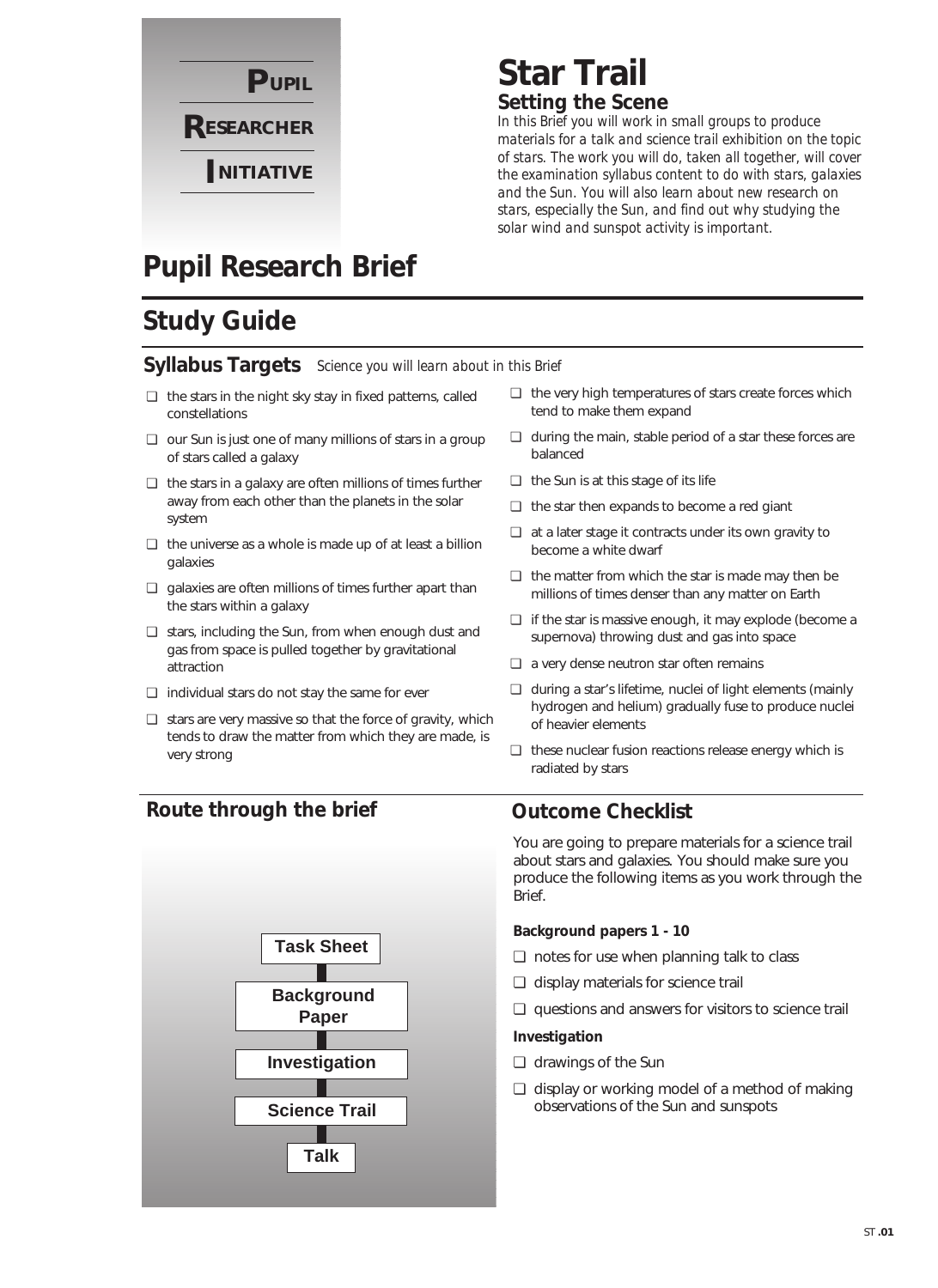# Star Trail

# **Task sheet**

In this Brief you are going to help to create a science trail or exhibition on the subject of stars and galaxies. You will also plan a five minute presentation for your class, or for visitors to the science trail, or more precisely, the *Star Trail*, on the section of the exhibition which you have produced.

The work you will do will cover the science syllabus component concerned with stars, and you will also learn a little about the latest research work astronomers are doing in this area of science. Your section of the work is important, as are the different sections produced by other groups in your class. You will only concentrate on one section of the syllabus, and although you may become an expert on that, you will be depending on other groups to provide you with accurate information on their sections of the syllabus. You will then have to get that information from the group presentations and from the displays and questions in the Star Trail.

The Brief contains a number of Briefing Papers. Your teacher will supply you with one of the papers, sharing them out so that all the papers are covered by the whole class. Each Briefing Paper contains information about a topic related to stars and galaxies but you should also find out more by looking in books and magazines and at CD-Roms, videos and the relevant sites on the World Wide Web, if this is available to you. Each group could also carry out the investigation into methods of observing sunspots. Using all this information, you will need to:

- plan a five minute presentation for the rest of your class about your topic
- produce any visual aids, demonstrations or models to help you with your presentation
- help put together a public display of your work, including a working demonstration, with sample results, of a method for observing sunspots which could be used at a parents' evening or School Science Fair
- produce a few short questions, based on the section of the display you helped to produce, for other groups in your class and for visitors to the display.

As pupils and visitors go round your display, which is part of the Star Trail, they should be able to answer your questions by using the information you have provided.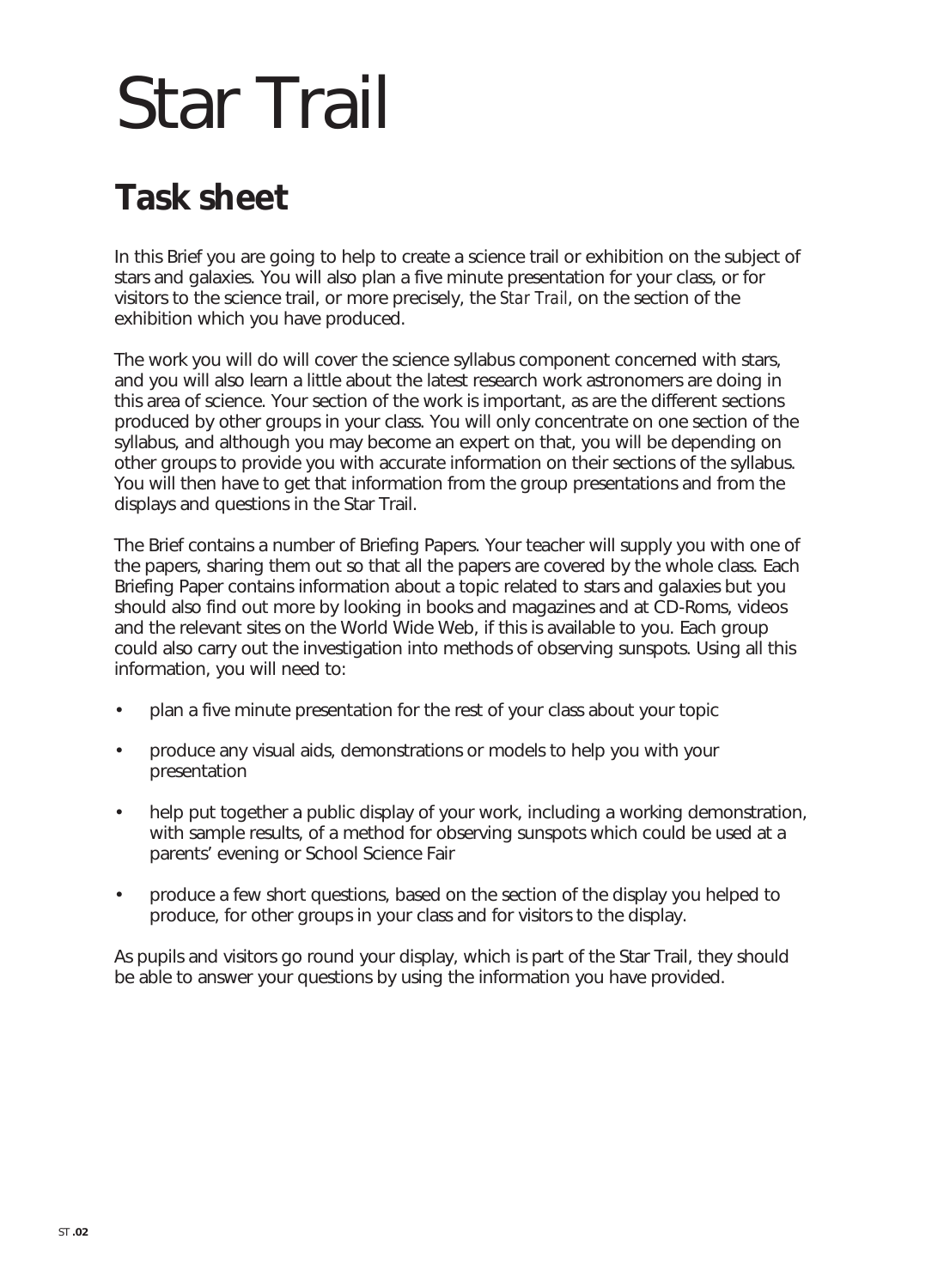# The night sky

The number of stars you can see at night depends on where you live. If you live in a city you are likely to see very few stars. This is because the bright lights from houses, cars and above all street lamps 'drown out' most starlight. Even bright moonlight can stop you from seeing many stars. If you go far away from the light pollution of a city you will be able to see many more stars. In fact there are some 3000 stars visible above the horizon on any one night. All these stars are part of a collection of millions and millions of stars which make up a galaxy called the Milky Way.

The night sky

# Constellations

From the earliest times people around the world have tried to make sense of the jumble of stars they see, and they tended to group them into patterns called *constellations.* Different civilisations have grouped these stars into different patterns. The constellations we know today are mainly named after creatures or characters in Greek and Roman mythology. There are 12 constellations named after the signs of the Zodiac, and there are others named after such characters as *Perseus*, *Orion* (the hunter) or *Cassiopeia* (the reclining queen). Some of the brightest stars also have names. Many of these names are of Arab origin, such as *Aldebaran* ('the follower'), *Deneb* ('the tail') or *Betelgeuse* ('arm of the Central One').

People in the Northern hemisphere see different stars to those in the Southern hemisphere. Some star patterns are visible all the time. These are called 'circumpolar constellations'. The easiest ones to spot, if you live in a city or in the country, are *Ursa Major* (The Great Bear), *Ursa Minor* (The Little Bear) and *Cassiopeia.* These are shown in **Figure 1**.



*Figure 1. Ursa Major, Ursa Minor and Cassiopeia*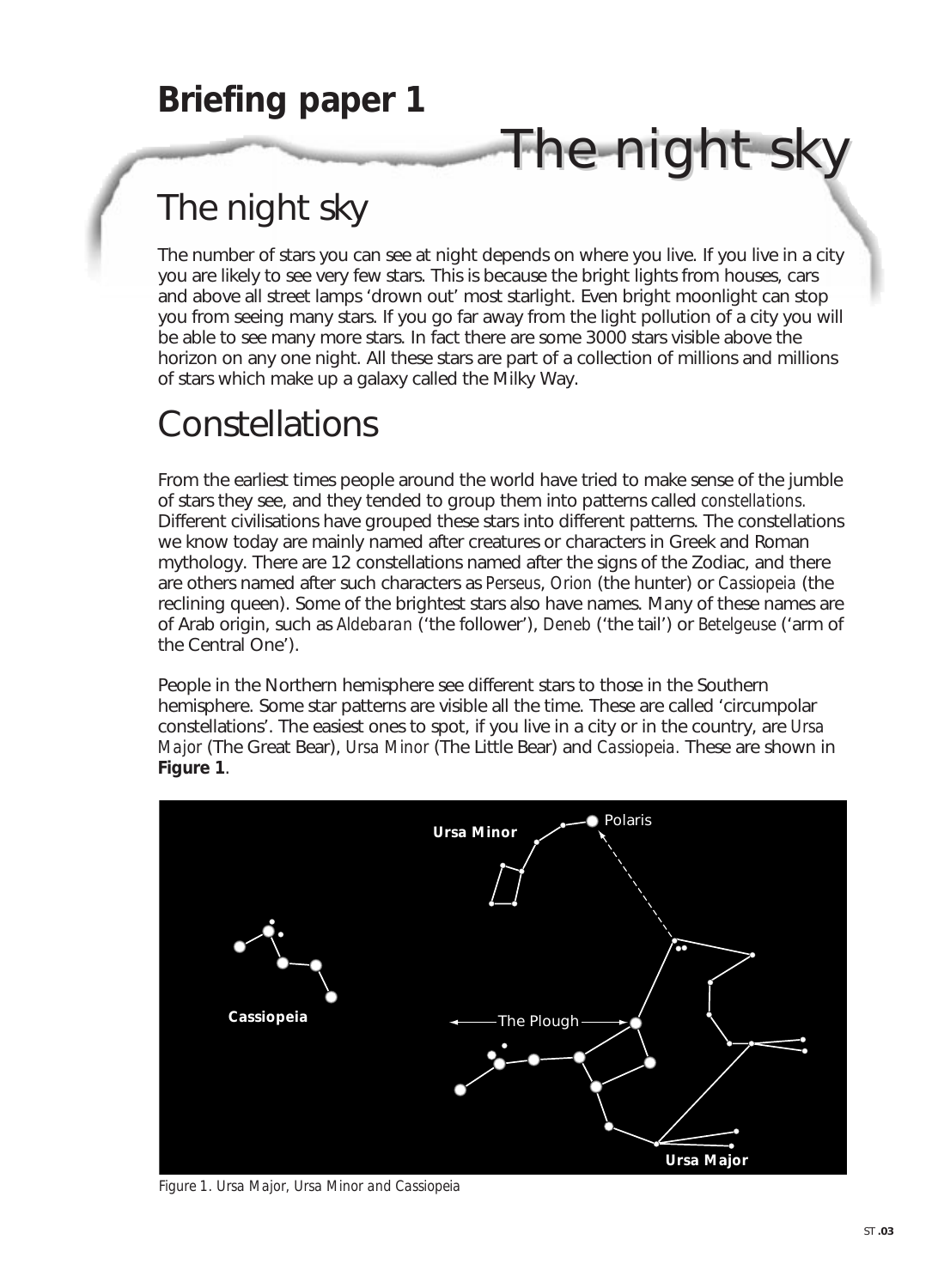## **Briefing paper 1 continued**

The full constellation of Ursa Major is shown in **Figure 1**, but for most people only the stars that make up the group known as the Plough will be clearly seen.

The 'tail' of Ursa Minor contains the star *Polaris,* the Pole Star. It is called this because it appears to be directly above the North Pole. During the course of the night the stars seem to revolve very slowly round Polaris, which does not move. This is because the Earth is spinning on its axis, which goes through the North Pole. **Figure 2** shows the positions of the Plough at dusk, at midnight and at dawn in Spring.

## Seasonal changes

The Earth orbits the Sun, and so its position with regard to the stars changes throughout the year. This means that some constellations will only be seen at certain times of the year, when they are in the opposite side of the sky to the Sun. **Figure 4** on the next page shows the positions of the Plough at midnight in Spring, Summer, Autumn and Winter. Seasonal constellations that can be recognised easily are shown in **Figure 3**.

Figure 3 shows only the brightest stars in each constellation. Star atlases and *planispheres* give more details of the way the night sky looks from season to season. Some newspapers also publish guides to the night sky at regular intervals.



*Figure 2. The Plough at different times of the night in Spring*



*Figure 3. Seasonal constellations*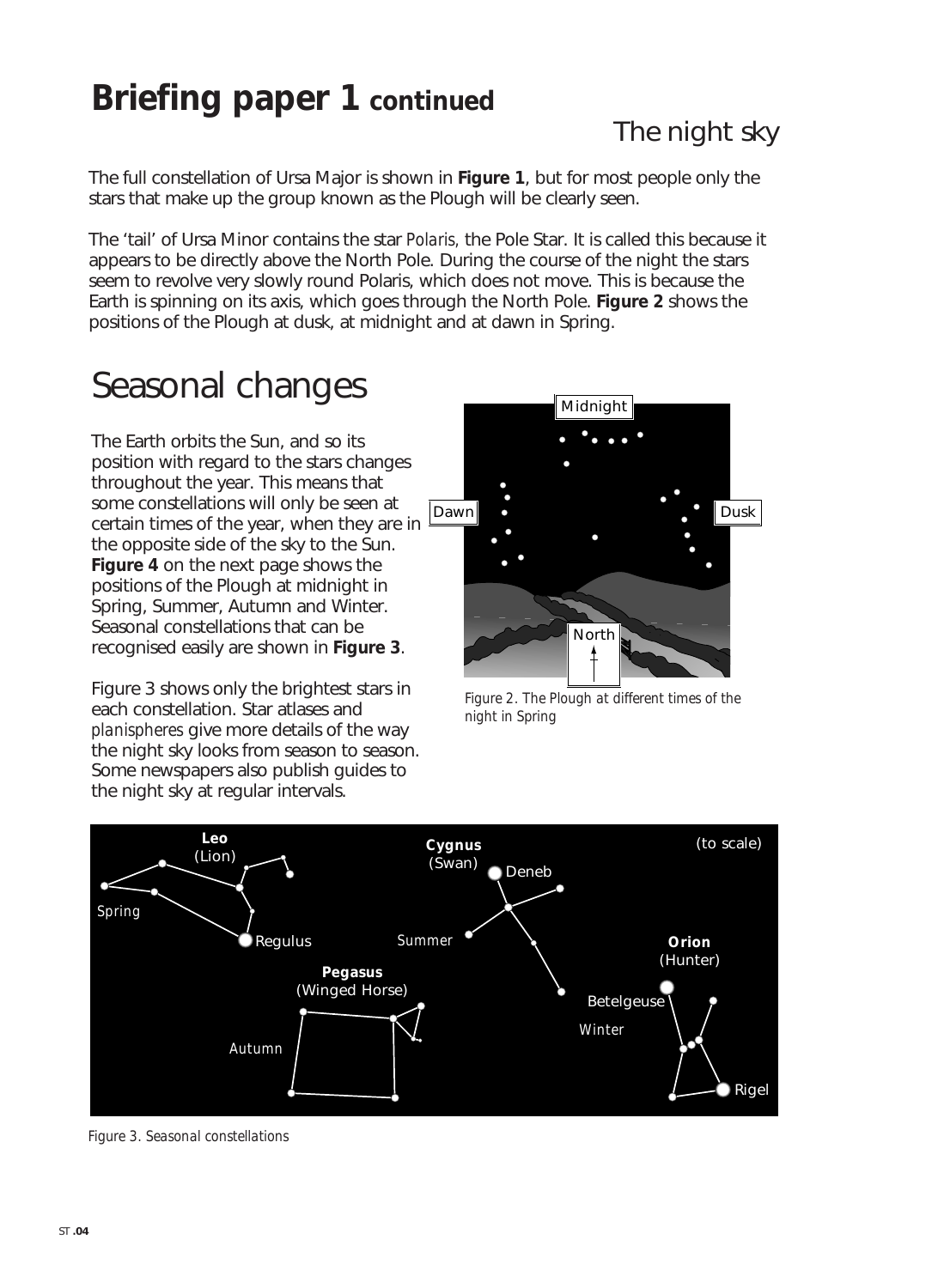## **Briefing paper 1 continued**

## The night sky



Spring Summer





Autumn Winter Autumn Winter Autumn Winter *Figure 4. The position of the Plough and the Pole Star through the seasons at night looking North*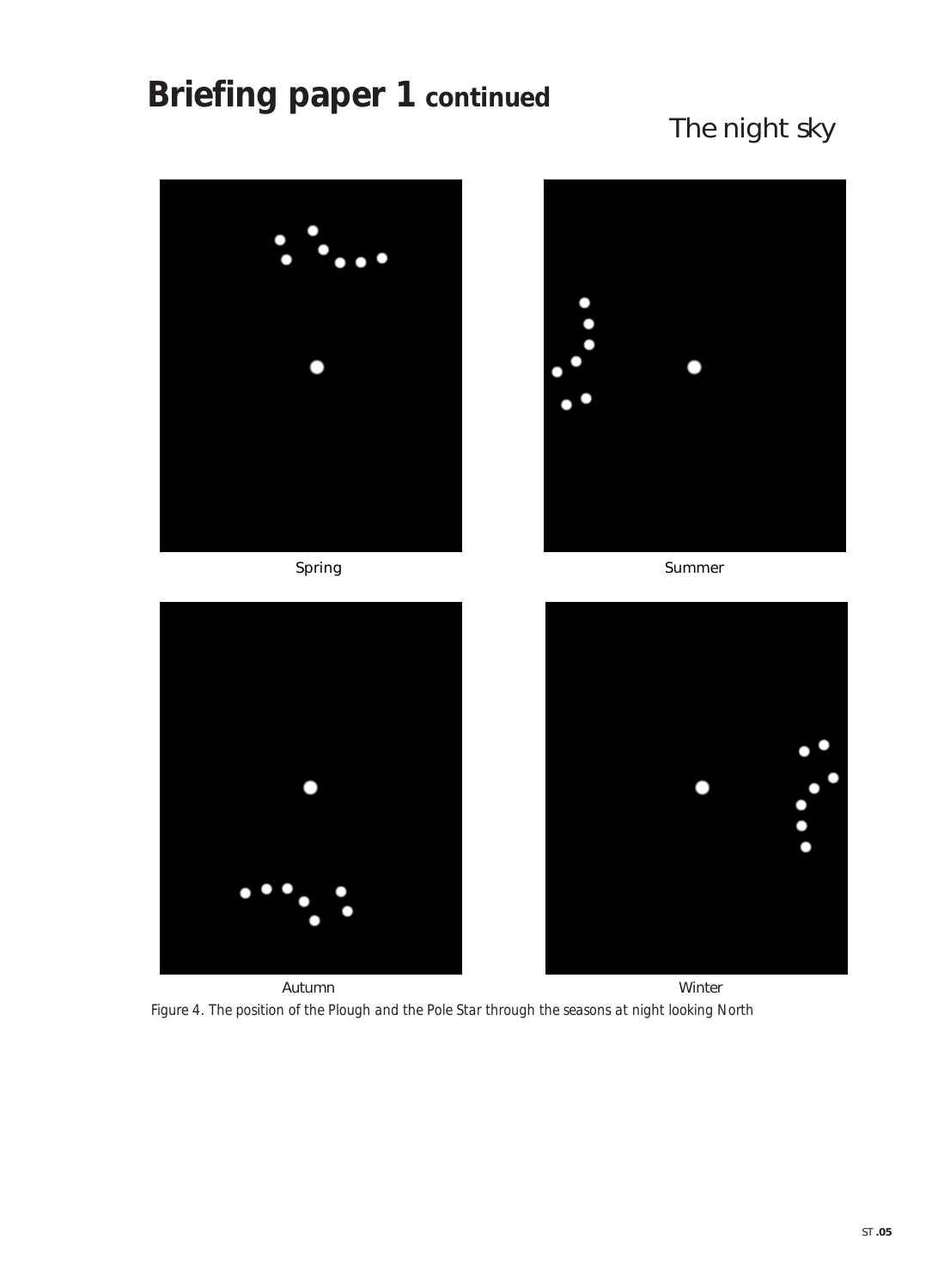## **Briefing paper 1 continued**

The night sky

## False patterns

The groups of stars that form a constellation all appear to be the same distance from Earth. In fact they are highly likely to be at vastly different distances from us. **Figure 5** shows this clearly. The seven brightest stars in the constellation of Orion are shown at the real distances they are from the Earth (Figure 5a), and as they appear in the night sky (Figure 5b)



*Figure 5a Real distances from Earth of Orion's seven brightest stars*



*Figure 5b Orion's seven brightest stars as they appear in the night sky*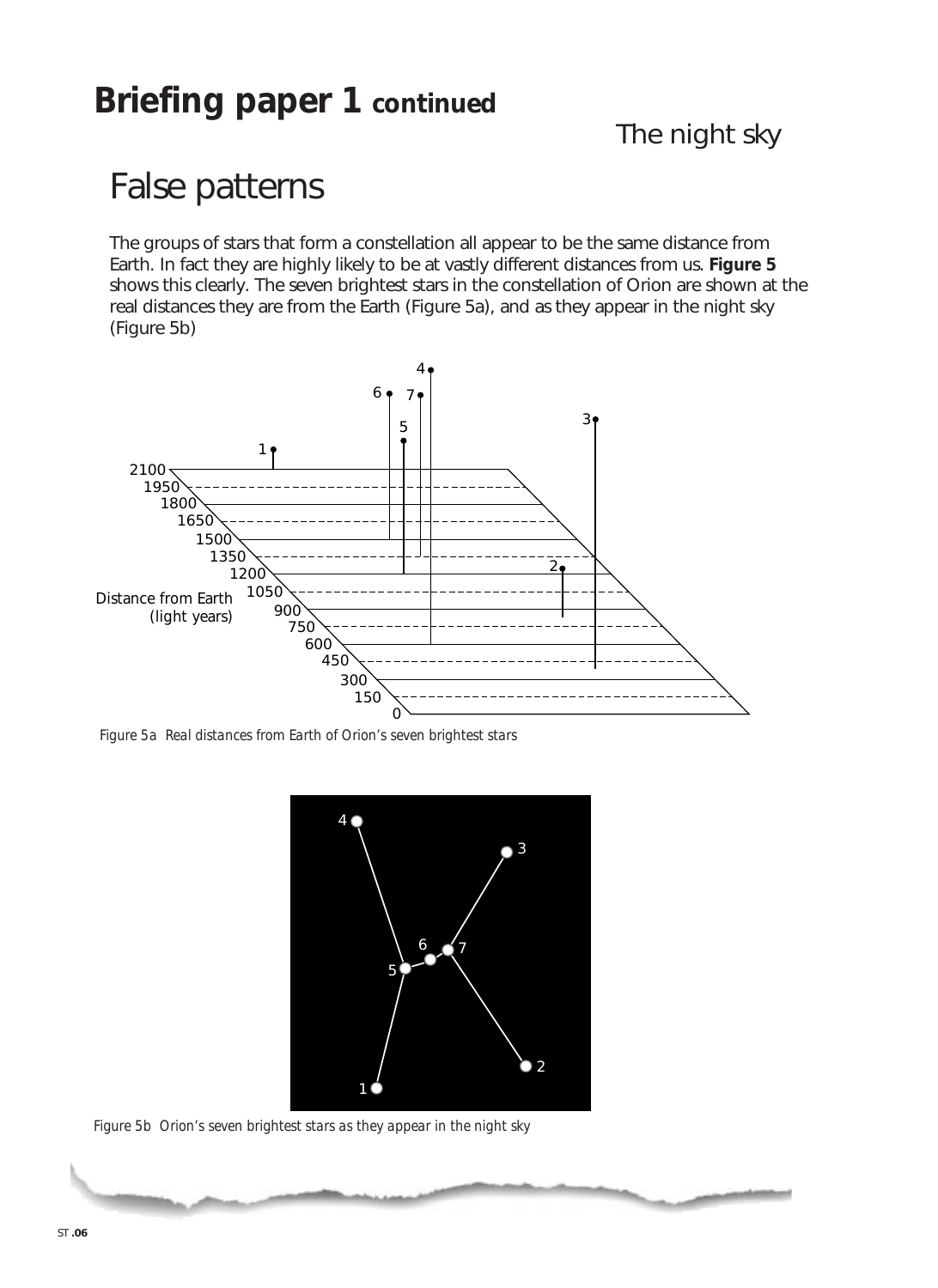# **Briefing paper 2** Photographing stars

You can photograph star trails if you have a camera that has a shutter that can be kept open. It is very important to have the camera kept completely still, and so it is very useful to have a tripod and a cable release attachment. The cable release allows you to open the shutter without jogging the camera.

Choose a clear, moonless night, preferably far away from city lights. Remember that you should always do this with a few friends along and, if possible, a responsible adult - but *never* alone!

You need a fast film - something like 400 ASA. This means that the film is very sensitive to light. Focus the camera on infinity. (The infinity symbol on the focus ring is like an 8 on its side). Adjust the aperture to its widest setting. This will be the lowest number on the aperture ring (usually 2.8 or 2). Point your camera at the night sky and press the cable release keeping the shutter open for 5 minutes. Close the shutter, wind the film on and try an exposure of 10 minutes. Repeat the procedure for increasing times of exposure up to, say, 40 minutes.

If you point the camera anywhere you will get star trails that may show different colours but if you point the camera at Polaris (the Pole Star) your star trails will be circular, as shown in **Figure 1**.

You may also get the trails of satellites and shooting stars on your photographs. When you take the film to be processed make sure that you ask for **all** the exposures to be printed, since negatives that look blank will often not be printed.



*Figure 1. Star trails produced by long exposure times*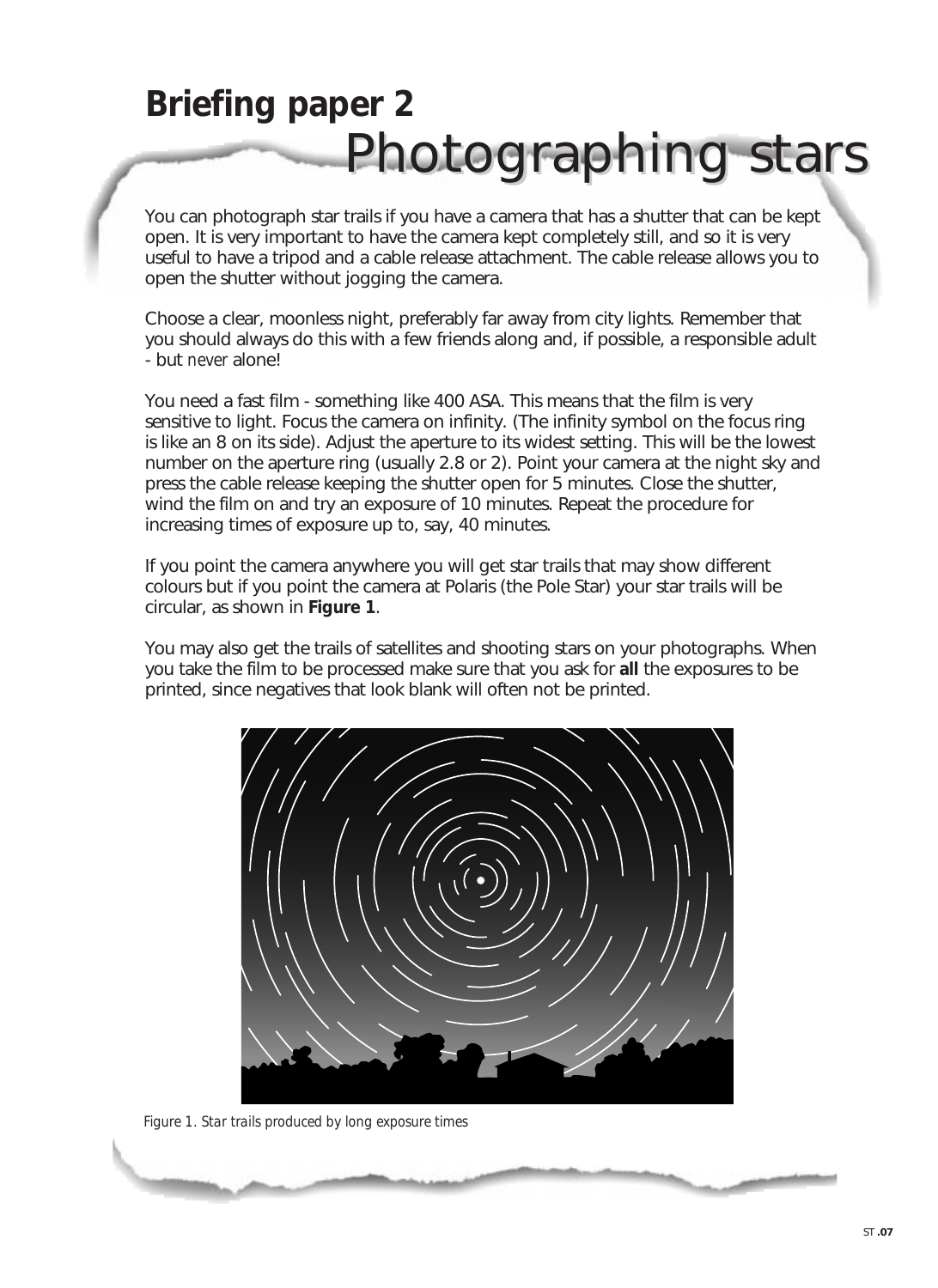## **Briefing paper 3**

# Star-life cycles

Space is not empty. In fact it is filled with gases (mainly hydrogen) and dust, spread out very thinly. This matter is not evenly distributed, however. Some of it gathers together in a large mass, and it will attract more and more gas and dust. Over billions of years this will become a vast, dense cloud, or *nebula,* and in its thickest parts it will begin to collapse under its own gravity. These collapsing clumps of matter begin to get hotter and hotter as the gas and dust compress. When the central temperature reaches about 10 million °C a *nuclear fusion* reaction begins and stars are born. Groups of stars formed like this are called an *open cluster*. The nuclear fusion reaction causes huge amounts of energy to be radiated out, much of it in the form of light. This period in a star's life is very stable and the outward pressure from the nuclear reaction at the core is balanced by the gravitational forces pulling inward. It will continue the nuclear fusion process until all the hydrogen is used up. What happens next depends on how massive the star is. **Figure 1** shows two alternative paths (1 and 2) that represent the life story of the two main types of star. In *path 1*, where a small, average star like the Sun is formed, the star will continue in its stable phase for about 10 billion years. When the hydrogen runs out the core collapses and heats up. The star expands and cools down to become a red giant. After this phase the star once again collapses, jettisoning its atmosphere, and leaving behind a small glowing ember, a white dwarf. The *white dwarf* slowly cools down, eventually becoming a cold globe, known as a *black dwarf*.

In the case of path 2, where a Rigel-type star that is more than 10 times the mass of the Sun is formed, there is a stable period of only a few million years, before the star becomes a *red giant*, or even a *red supergiant*. This phase ends when the star collapses. Under conditions of extreme pressure and temperature the star's core, its 'nuclear reactor', breaks down, and it implodes dramatically. Eventually it forms a solid mass of neutrons only a few kilometres in diameter. The upper layers of star are blown into space. This is a *supernova.* The explosion produces light equivalent to 10 billion Suns, and these conditions create an environment like a particle accelerator. Atoms smash into one another and fuse together to create heavier atoms, like iron or gold or copper.

The material left behind becomes a neutron star, almost the densest form of matter. One cubic centimetre of neutron star has a mass of 1000 000 000 tonnes !

If the mass of the neutron star is more than 3 times the Sun's mass it will collapse further, eventually becoming a *black hole*. The gravitational attraction of a black hole is so great that it can absorb everything coming its way - even light!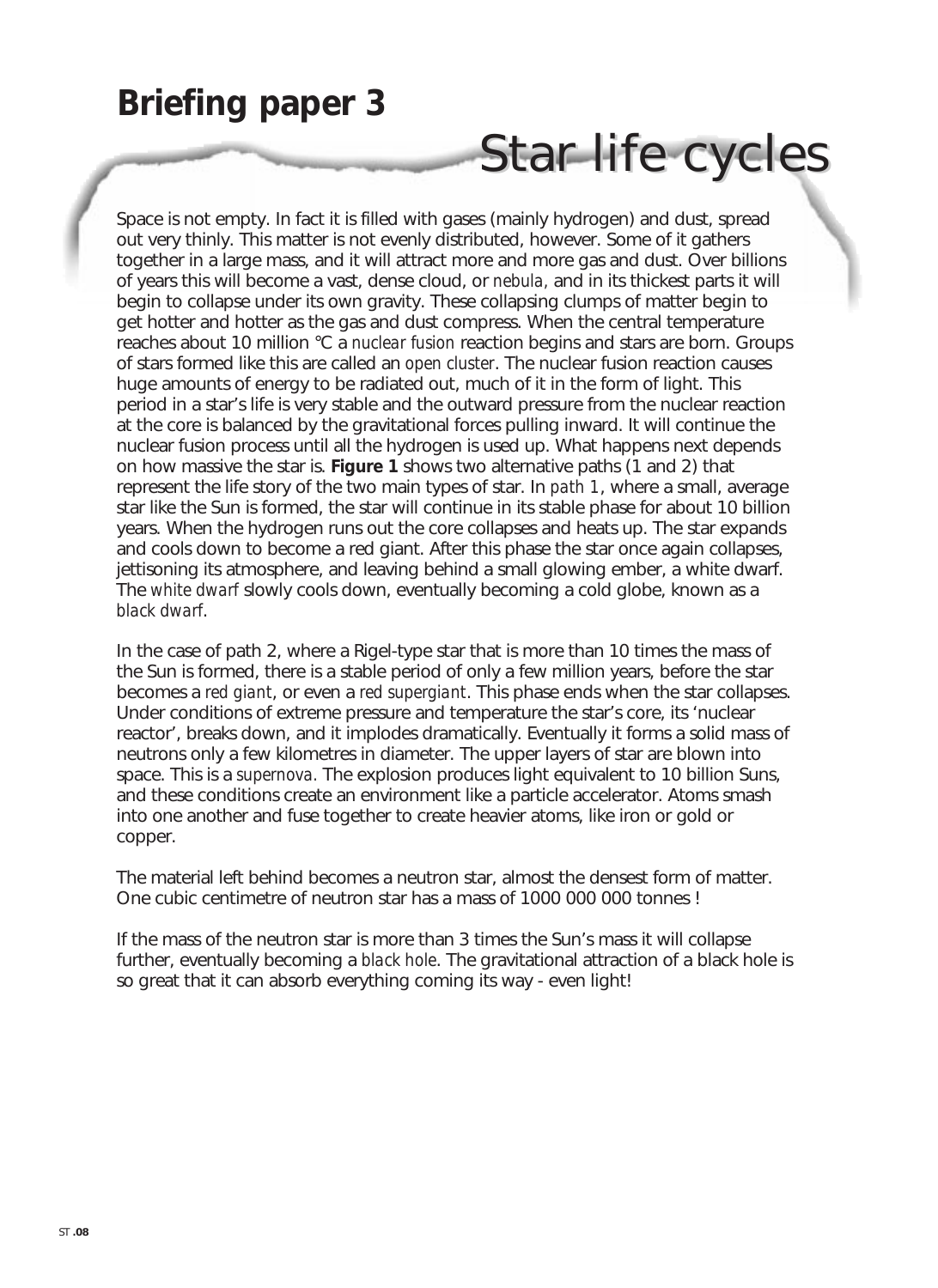## **Briefing paper 3 continued**

### Star life cycles

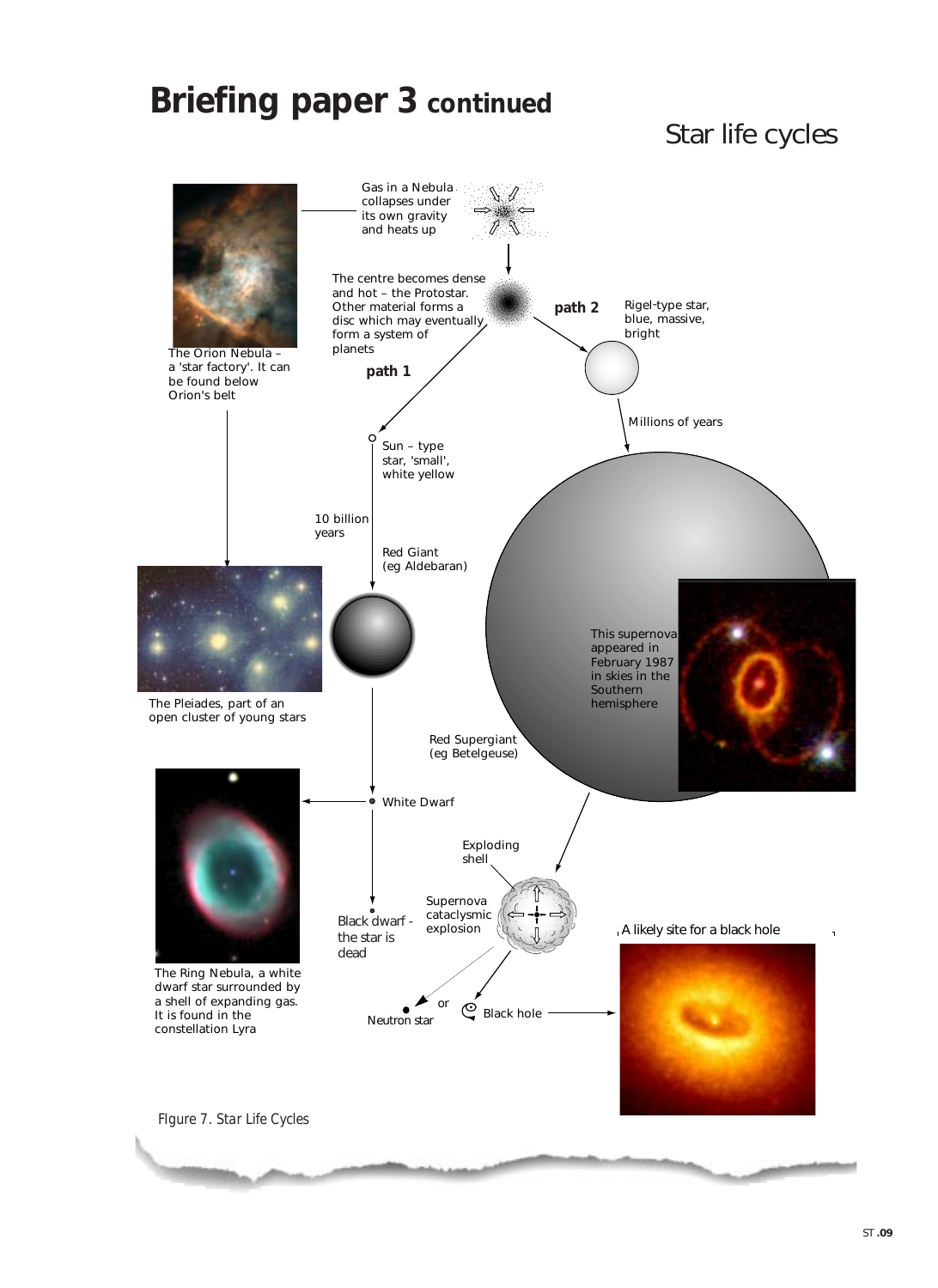## **Briefing paper 4**

# Classifying stars

Stars are not all the same. Some appear to be brighter than others in the night sky, and stars are also different colours - although this is difficult to see with the naked eye. The colour of a star gives us a good idea of its surface temperature. The main colours are as follows:

| <b>Type</b> | Colour                         | Surface temperature | Example          |
|-------------|--------------------------------|---------------------|------------------|
| $\circ$     | vivid blue-white > 30 000 °C   |                     | <b>Naos</b>      |
| B           | pale blue-white 11 - 30 000 °C |                     | Rigel            |
| A           | white                          | 7500 - 11 000 °C    | <b>Sirius</b>    |
| F           | yellow                         | $6 - 7500 °C$       | Polaris          |
| G           | orange                         | 5-6 000 °C          | Capella, the Sun |
| K           | orange-red                     | $3 - 5000 °C$       | Arcturus         |
| M           | red                            | $\sim$ 3500 °C      | Betelgeuse       |

The letters were assigned to these colours by two astronomers, Annie Cannon and Wilhelmina Fleming, and this system is known as the *Harvard Classification* because they worked at Harvard University.

In the early part of the 20th Century two astronomers called Henry Russell and Ejnar Hertzsprung drew up distribution graphs for stars, plotting their surface temperature against brightness. They found that stars were grouped in five different areas on the graph. These two astronomers worked out the way of classifying stars completely independently of each other. So, this graph has become known as the *Hertzsprung - Russell diagram* (see **Figure 1**).



*Figure 1. The Hertzsprung-Russell diagram*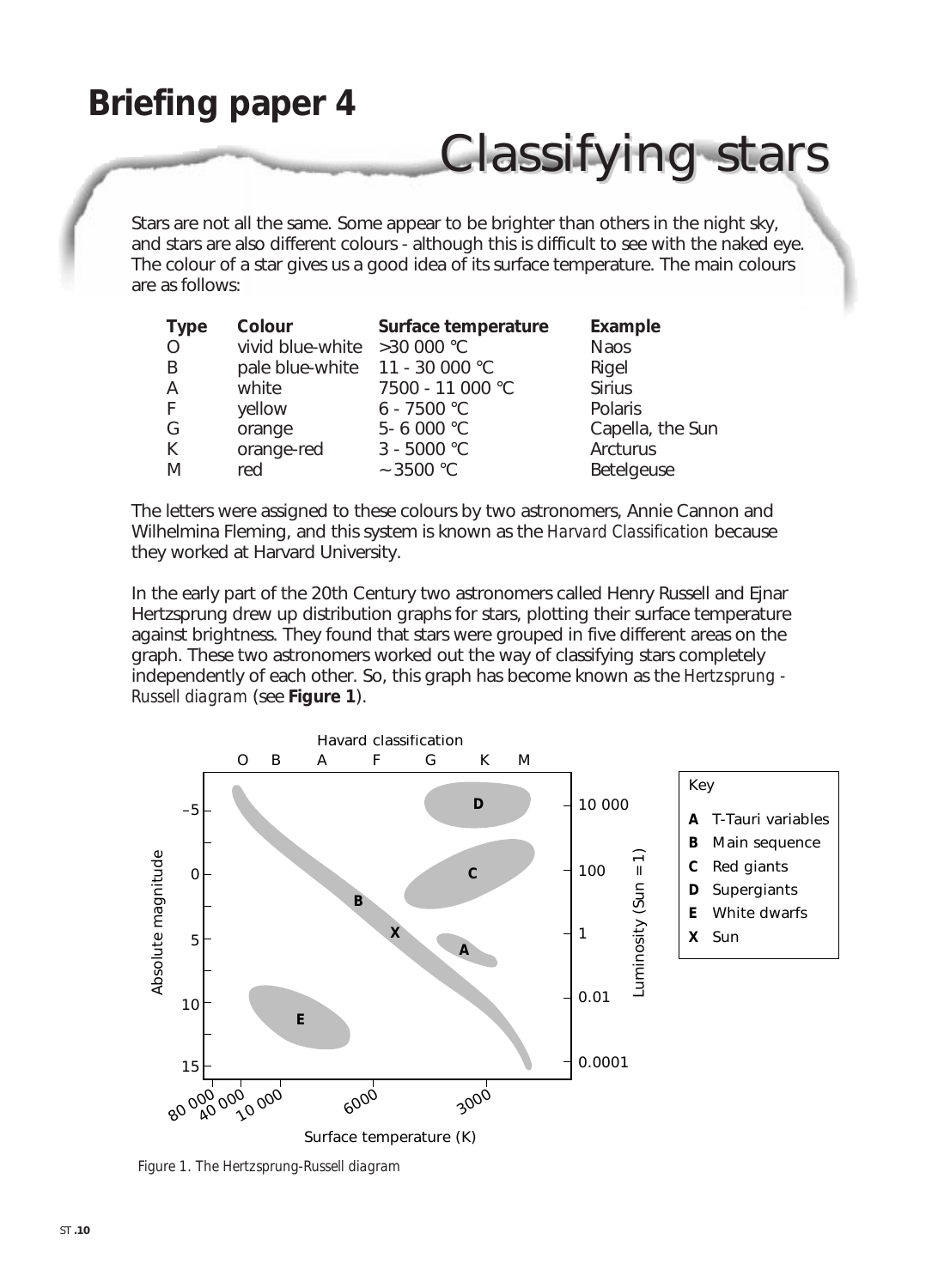## **Briefing paper 4 continued**

## Classifying stars

The brightness of a star can be expressed in different ways. Luminosity compares the brightness of stars with that of the Sun if they were all the same distance away from us. The absolute magnitude uses a system where the brighter the star, the lower the number. The very brightest stars have negative numbers! **Figure 2** below shows you how to find some of the stars mentioned in the first section of this paper. The star *Sirius,* not illustrated, is in the constellation Canis Major. Many stars are found along a diagonal band on the Hertzsprung-Russell diagram. These are the main sequence stars, and our Sun is a typical main sequence star.



*Figure 2. Were to find stars named in this section*

The luminosity of a star depends on its surface temperature and upon its surface area, and so you can find cool stars that are luminous because of their large size and very hot stars which are faint because they are so small (white dwarfs).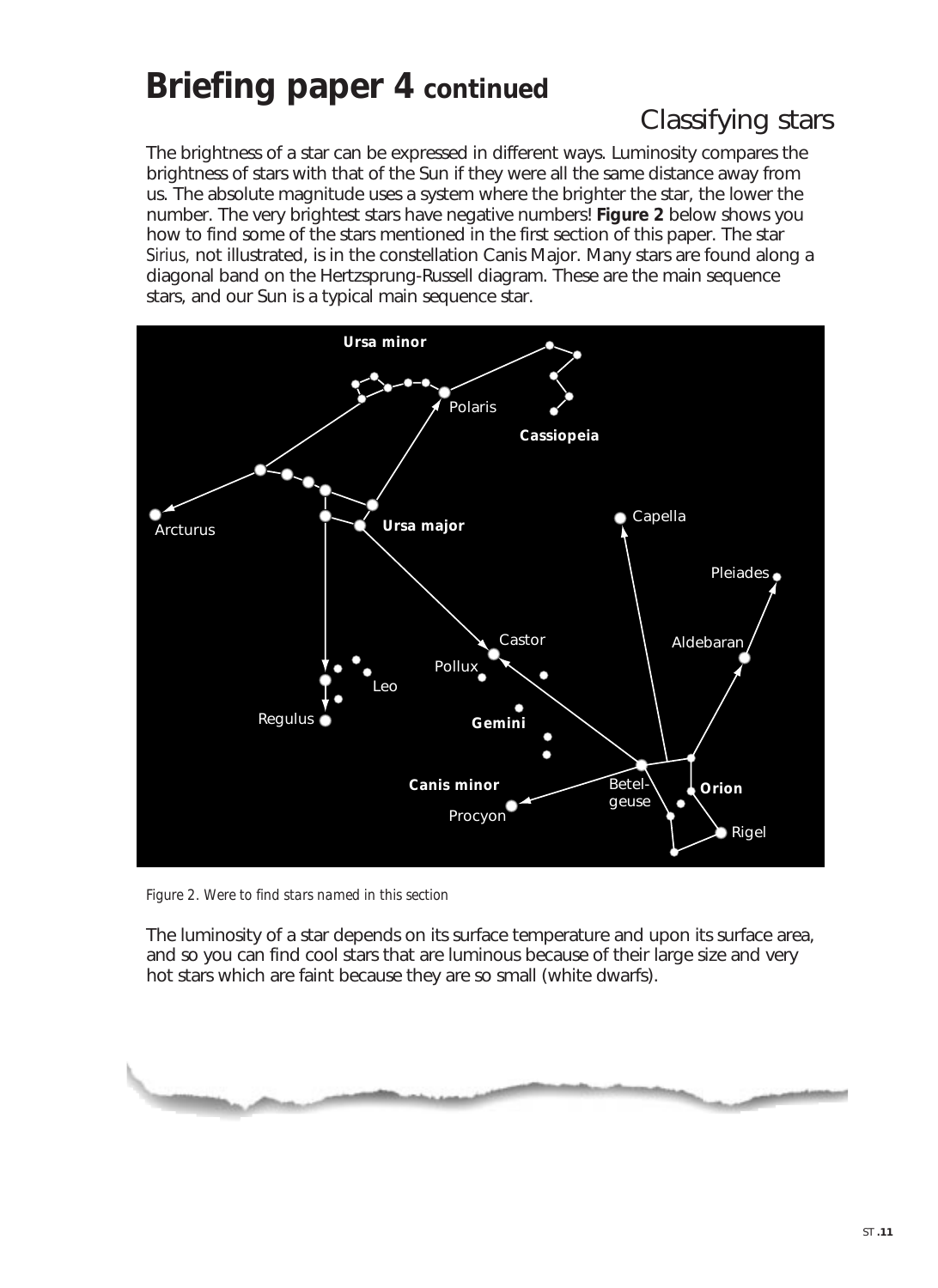# **Briefing paper 5** Star distances and sizes

Distances in space are so enormous it is nearly impossible to visualise them. Special units of distance are used in astronomy. These include: the *astronomical unit* (au), which is used for 'local objects' such as distances within the Solar System. This is the mean distance between the Sun and the Earth and is about 150 million kilometres. So, the distance between the Sun and Jupiter (778 million km) is 5.19 au.

The *light-year* (ly) is the distance travelled by light in one year. Light travels at 300 000 km/s. There are 60 x 60 x 24 x 365 seconds in a year. So, in one light-year light travels 300 000 x 60 x 60 x 24 x 365 km, which works out at about 9.46 million million kilometres (9.46 x  $10^{12}$  km).

The *parsec* (pc) is equal to 3.26 ly. It is a specialised unit used only by astronomers.

One way of visualising distances and sizes is to use scales. If we scale down Earth to 1mm in diameter (real diameter 12 719 km), Jupiter would be 11.2 mm in diameter and the Sun would have a diameter of 109 mm (see **Figure 1**). On this same scale the largest known star, Antares, would be over 30 metres in diameter! **Figure 2** shows the variation in the sizes of different types of stars. If we want to visualise the distances between stars we need to use an even more extreme scale. If we use a scale of 1mm for 1000 million kilometres (1x10<sup>9</sup>km) the distance between the Sun and the planet Pluto would be nearly 6mm. Pluto is so far away that light from the Sun takes nearly 5.5 hours to reach it. The nearest star to the Sun is Proxima Centauri, 4.3 ly away. On our scale this distance becomes 40.7 metres.

The closest large galaxy to us is Andromeda. On the same scale Andromeda would be 20 812 km away! (Compare this distance with the actual distance between London and Wellington in New Zealand - 18 800 km).





*Figure 1. Scale in the Solar System*

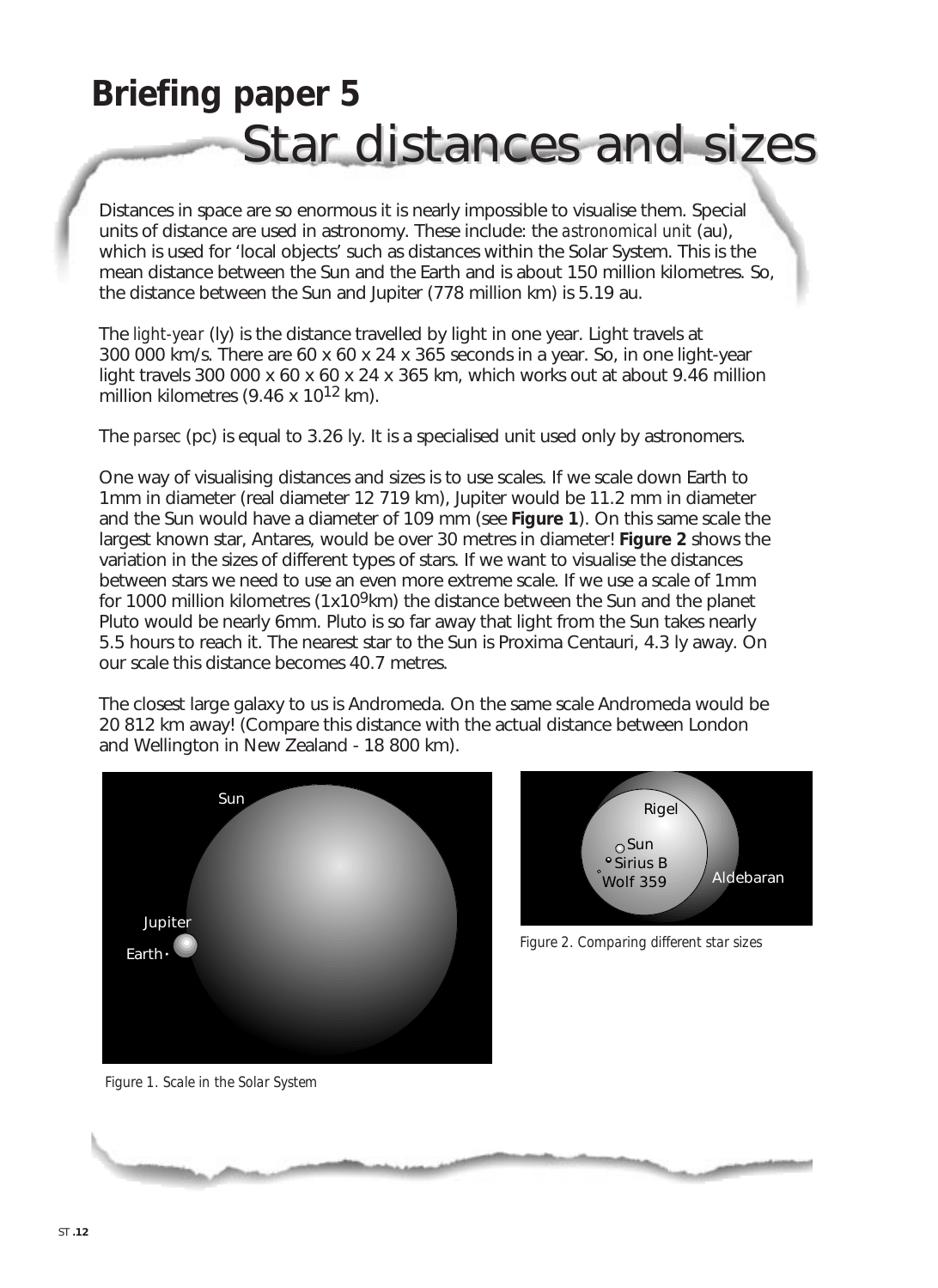## **Briefing paper 6**

# Nuclear fusion

At the core of a star a process called nuclear fusion occurs, and vast amounts of energy are released as a result.

It works by bonding together (fusing) the nuclei of hydrogen to form helium nuclei. The sequence is shown in **Figure 4,** but it is perhaps best to show the process in stages.

**Stage 1**: two hydrogen nuclei (also known as protons) collide and bond together to produce another form of hydrogen (or isotope) called *deuterium.* Deuterium has a



*Figure 1. Stage 1*

produce a nucleus of helium-3 (2 protons and 1 neutron).

**Stage 3**: two helium-3 nuclei collide, bonding together to form a helium-4 nucleus and ejecting 2 hydrogen nuclei. These can take part in other fusion reactions. Helium-4 has a nucleus of 2 protons and 2

nucleus of 1 proton and 1 neutron. When a deuterium nucleus is formed a positron and a neutrino are ejected. A positron is a particle that is the size of an electron but it has a positive charge, and a neutrino is an uncharged particle so small that it could pass straight through the Earth without colliding with anything!

**Stage 2**: a deuterium nucleus collides with a proton (hydrogen nucleus). These fuse to



neutrons. A helium-4 nucleus is only 99.3% of the mass of the 4 hydrogen nuclei from which it was formed. The other 0.7% of its mass is converted into energy. Einstein's famous equation  $E=mc^2$  shows the relationship between energy and mass when matter is converted to energy.

 $E =$  energy released m = mass converted to energy  $c = speed of light (300 000 000 m/s)$ 

This equation shows that a vast amount of energy is released when a nuclear fusion reaction takes place. Inside the Sun 600 million tonnes of hydrogen are converted in nuclear fusion reactions energy second, and 4 million tonnes of this is converted into energy.



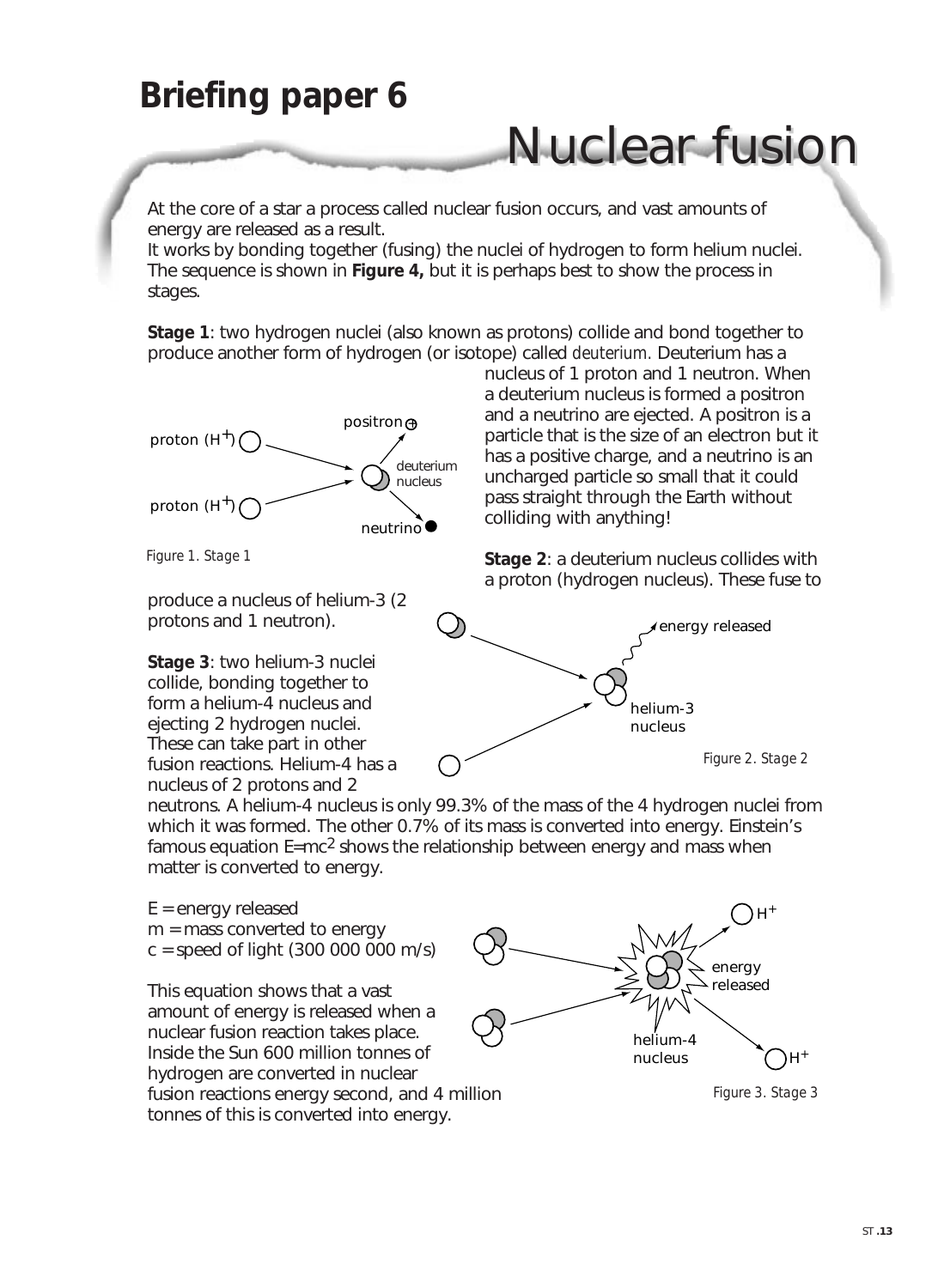### **Briefing paper 6 continued** Nuclear fusion neutrino released  $\bigcap$  proton released proton released  $(H^+)$ proton  $(H^+)$ proton Hydrogen  $(H^+)$ nuclei helium-4 nucleus positron released helium-3 nucleus (2 protons + 1 neutron) deuterium nucleus (1 proton + 1 neutron) helium-3 nucleus  $H^+$  $(H^+)$  $H^+$  $H^+$  $\int_{H^+}$  $H^+$  $\Theta$  $\oplus$



Nuclear fusion is not the same as the process that goes on in a nuclear power station. That reaction is called *nuclear fission* and involves the radioactive decay of uranium- 235. Nuclear fusion produces unimaginably greater amounts of energy than nuclear fission. Scientists have been trying to produce sustained, controlled nuclear fusion on Earth for decades, but so far they have only managed it for a tiny fraction of a second. Creating conditions similar to those at the core of the Sun is not easy! However, *uncontrolled* nuclear fusion occurs when a hydrogen bomb explodes.

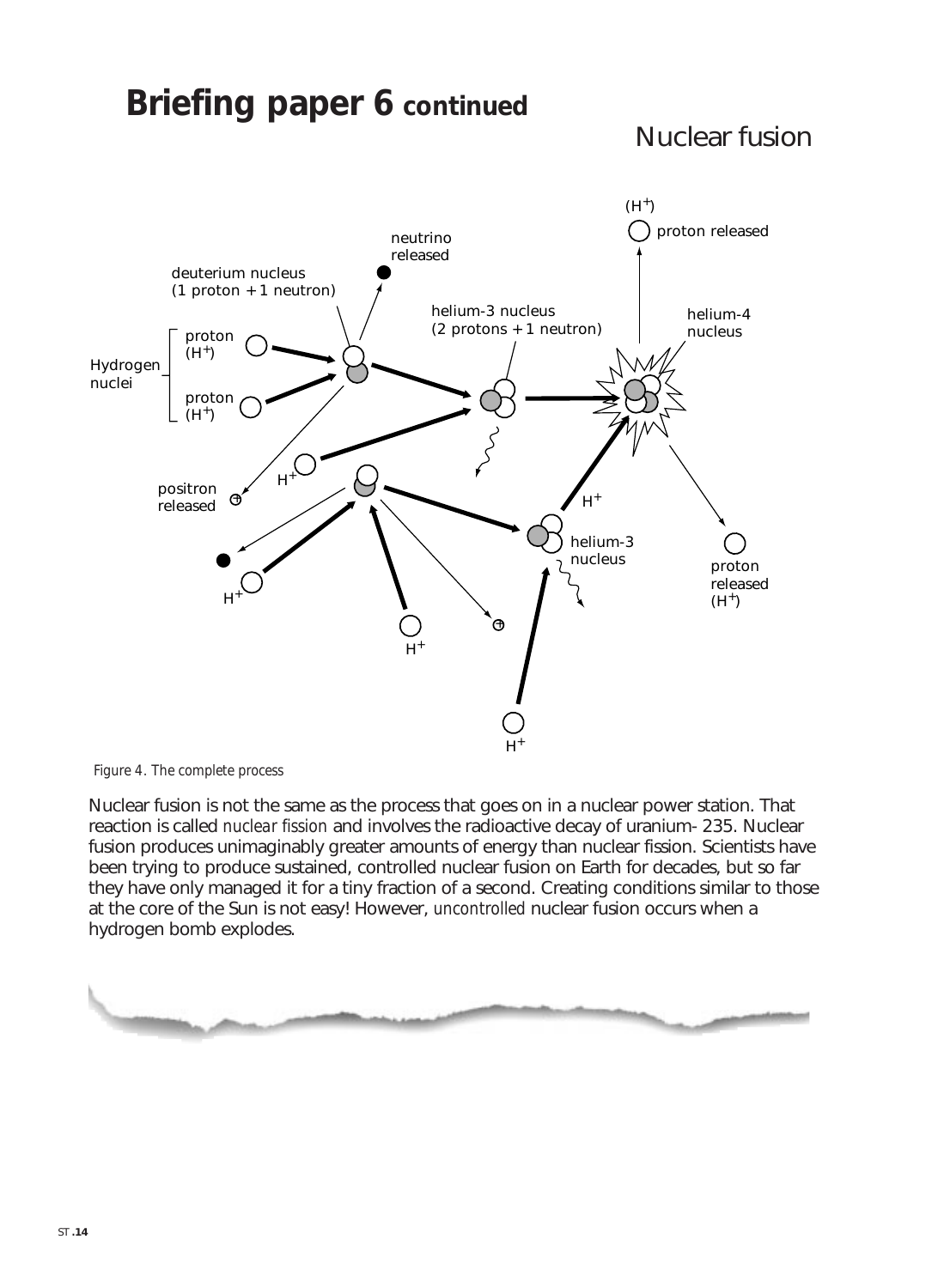## **Briefing paper 7**

The Sun is an ordinary main sequence, G-type star. It is about 4600 million years old, and is expected to remain in this stable phase of its life-cycle for another 5000 million years. It has a diameter of 1392 000km, 109 times that of Earth. It's volume is more than 1 million times that of Earth, but its mass is only 333 000 times greater. It spins round once every 25.4 days at the equator. This rotation period is longer at the solar poles, because the Sun is not a solid body. In fact it is made up mostly of hydrogen, with some helium and a few other elements. At the centre of the Sun - the core - the temperature is about 14 000 000 °C. At this temperature, and under immense pressure, the nuclei of hydrogen atoms join together to produce nuclei of helium. This nuclear fusion reaction produces vast amounts of energy. The energy starts off as xrays and gamma-rays, but it spends millions of years passing through the layers of the Sun, and eventually it emerges as heat and light.

There are five layers, as shown in **Figure 1**. Surrounding the core is the *radiative zone* where the core loses some of its energy. Above this is the *convective zone* where vast convection currents are set up, like swirling water in a heated pan. Energy passes into the *photosphere*, which is the Sun's visible surfaces where the temperature is about 6000 °C. Surrounding this is the lower atmosphere, known as *chromosphere* ('colour sphere', because of its reddish appearance). The temperature of the chromosphere



*Figure 1. The Sun's layers* 

rises from 6000°C to 50 000°C. Above this is the thin outer atmosphere called the *corona.*

The Sun

The surface of the Sun is turbulent. There are nearly always *sunspots* (see next section) and enormous arcs of material are thrown up from the surface. These are called prominences and are often associated with sunspots, as are *solar flares*.

Solar flares are huge outbursts of electromagnetic radiation from the Sun (see **Figure 2** on the next page). Solar flares can be detected with a radio telescope. (Pupils at Taunton School in Somerset have their own VHF Solar flare Detector Radio Telescope ! See the PRI pupil

magazine - *PRISM* Issue 2 for further information). Apart from the bursts of particles in solar flares, the Sun sends out a constant stream of charged particles which is called the *solar wind*. The Earth's magnetism shields us from most of the solar wind particles, keeping them out of a volume surrounding our planet called the *magnetosphere.*

Some particles from the solar wind do get through, however, especially at the magnetic North and South poles where the Earth's magnetic field lines dip in towards the planet.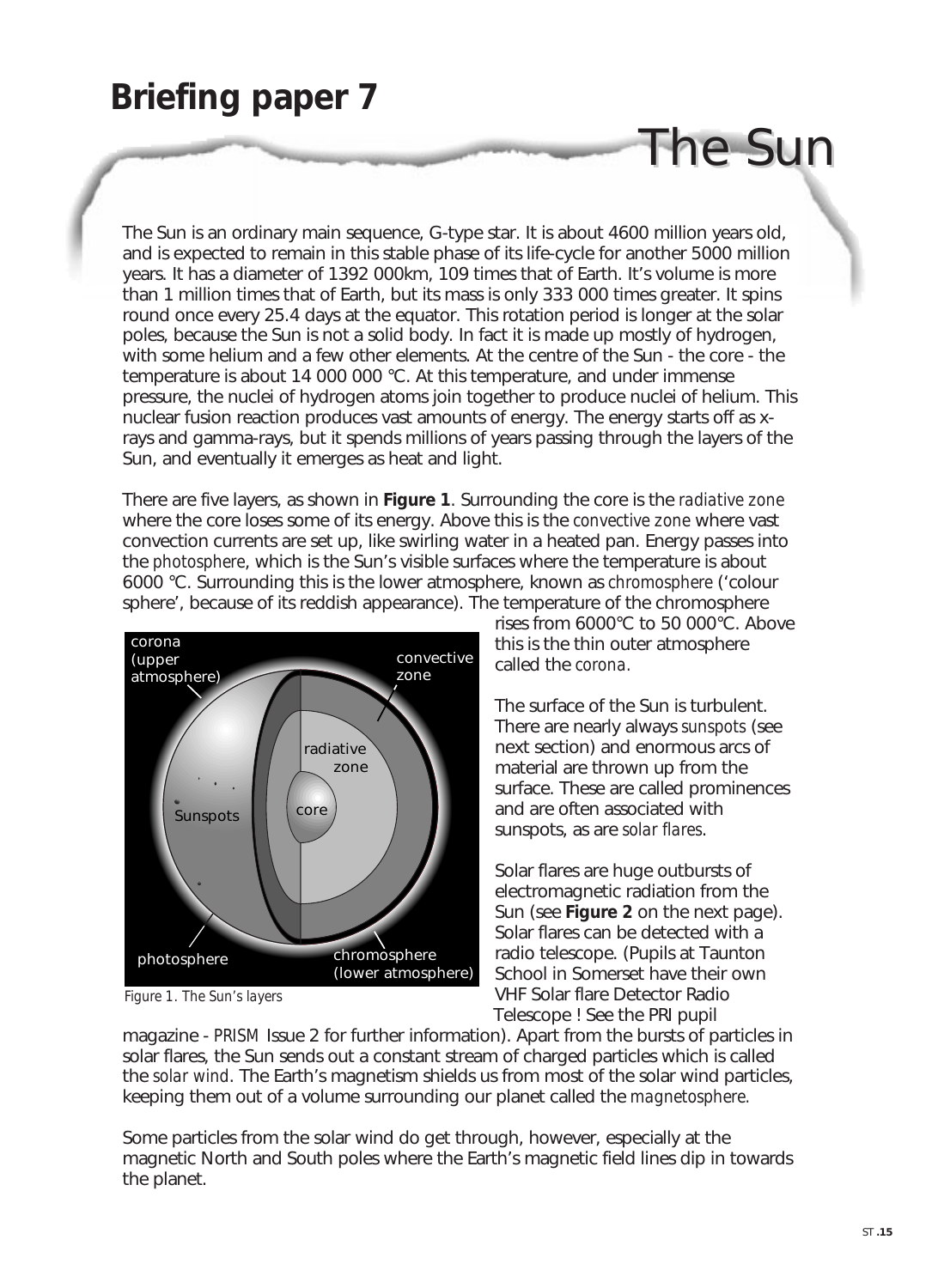## **Briefing paper 7 continued**

### The Sun



Figure 2. Solar emissions (times in brackets are how long it *takes the radiation or particles to reach the Earth)*

These charged particles can collide with air molecules in the upper atmosphere, causing coloured light to be given out. A beautiful display of moving curtains of light can be seen in the sky. This is the *aurora.* Occasionally a burst of particles from the Sun can allow the aurora to be seen in the British Isles.

Solar flares can disrupt long-distance radio and television signals. Normal rays from the Sun knock electrons out of atoms in the upper atmosphere in a region called the *ionosphere*. This layer acts as a sort of 'electric mirror' which we can use to reflect radio signals around the Earth. Explosions on the Sun produce flashes of ultraviolet and x-rays, and these liberate too many electrons in the

ionosphere, so that they smother radio signals. Solar flares can produce electric currents in the ionosphere. They create strong magnetic fields that disrupt the Earth's magnetic field. This is called a *magnetic storm*. During such a storm compass needles tend to wander from their normal directions, and surges of current can be sent along electricity power lines, sometimes causing blackouts. Surges can also occur in oil pipelines, and there could be a risk of an explosion. Satellites in Earth orbit can be severely damaged, and astronauts could also be at risk.

# Sunspots

Sunspots are dark patches which can sometimes be seen on the face of the Sun. They were first recorded over 2000 years ago by Chinese astronomers who argued about what they might foretell. In the West, Galileo recorded sunspots in about 1610. This was one of the things which got him into trouble with the Church - he was suggesting that the Sun was blemished, and this was unthinkable, since this would have meant that God's work was imperfect!

Nowadays, sunspots are relatively easy to observe and record. They give a good indication of how the activity of the Sun is changing, and this may be linked to changes in the weather here on Earth.

A sunspot is a region of the Sun's surface which is cooler than its surroundings - 4000°C instead of 6000°C. They may be as big as 150 000 km across, ten times the diameter of the Earth.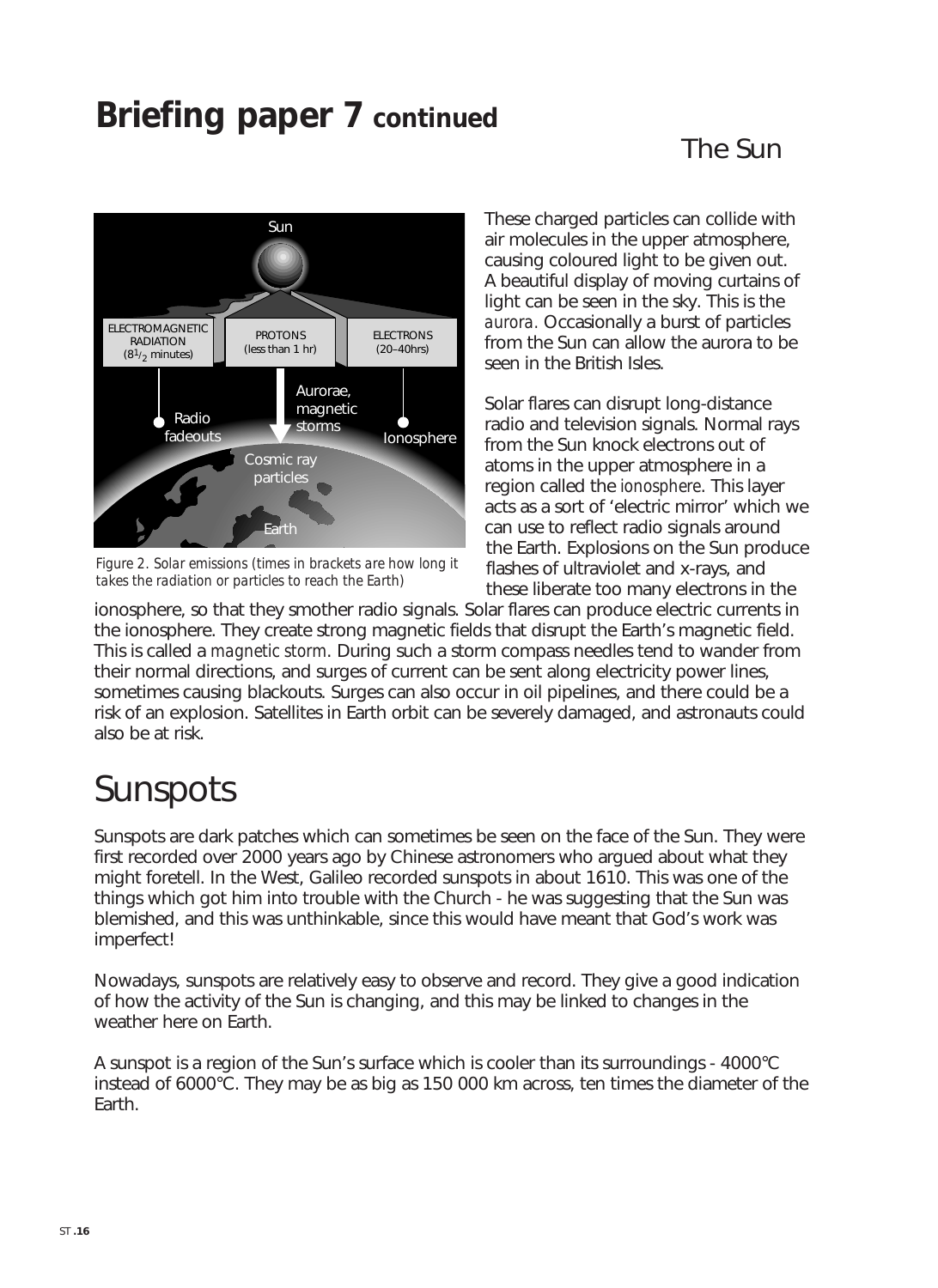## **Briefing paper 7 continued**

The Sun



*Figure 3. The Sun rotating on its axis*

The Sun is made of hot gas. It spins round, just as the Earth spins on its axis. The region around its equator spins fastest, and poles spin slowest. This happens because the Sun is not solid.

## How do sunspots vary?

The number of sunspots changes. It reaches a peak every 11 years or so. From the graph (**Figure 4**), you can see how the numbers have changed over the last 350 years. You can also see that there have been times when the peaks have been high, and times when the peaks have been low. This is a cycle with a very long time between peaks.

The period between 1630 and 1700 was one of exceptionally low sunspot activity, and of very unusual weather with extremely cold winters.



*Figure 4. Variations in observed sunspot activity over the past 350 years*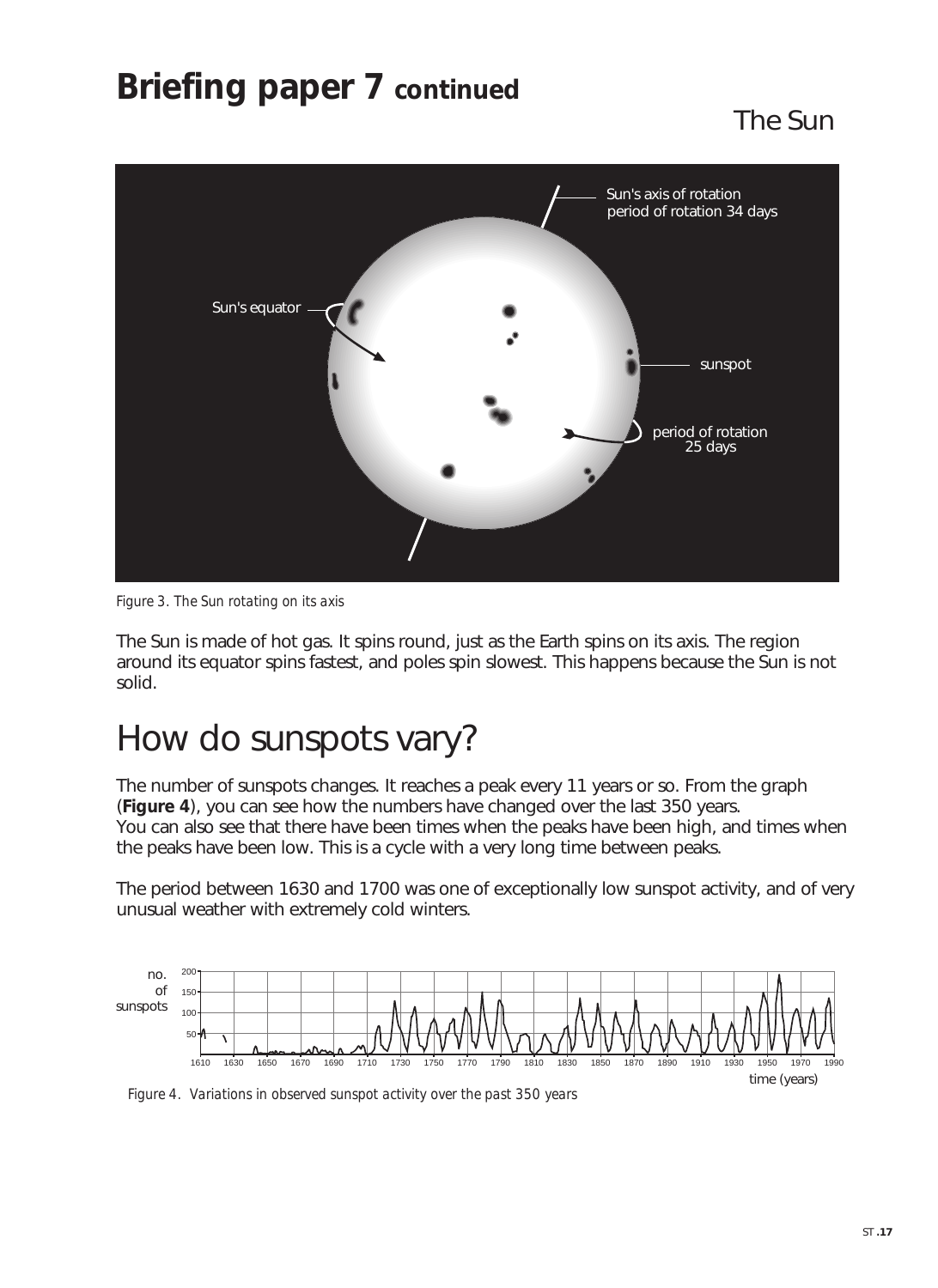## **Briefing paper 7 continued**

Scientists are looking into the possibility that, over long periods, there have been changes in the energy output from the Sun. The amount of visible light seems to have varied, as has the ultraviolet (UV) radiation. UV is particularly important because it affects the ozone layer, high up in the Earth's atmosphere. The ozone layer protects living things from the harmful effects of UV radiation.

A number of pollutants, such as CFCs (chemicals that were used in some aerosol sprays and refrigerator cooling systems) damage the ozone layer. Scientists measure the amount of UV coming from the Sun so that they can work out whether the damage being done to the ozone layer is caused by human activity, or increased UV solar radiation. Sunspot activity, which rises and falls on an 11 year cycle, affects the amount of energy, including UV radiation which reaches us from the Sun. Scientists monitor sunspot activity to see if changes in global climate are linked to rises and falls in sunspot occurrence. The Pupil Research Brief *Ozone Conference* provides more information on this topic.

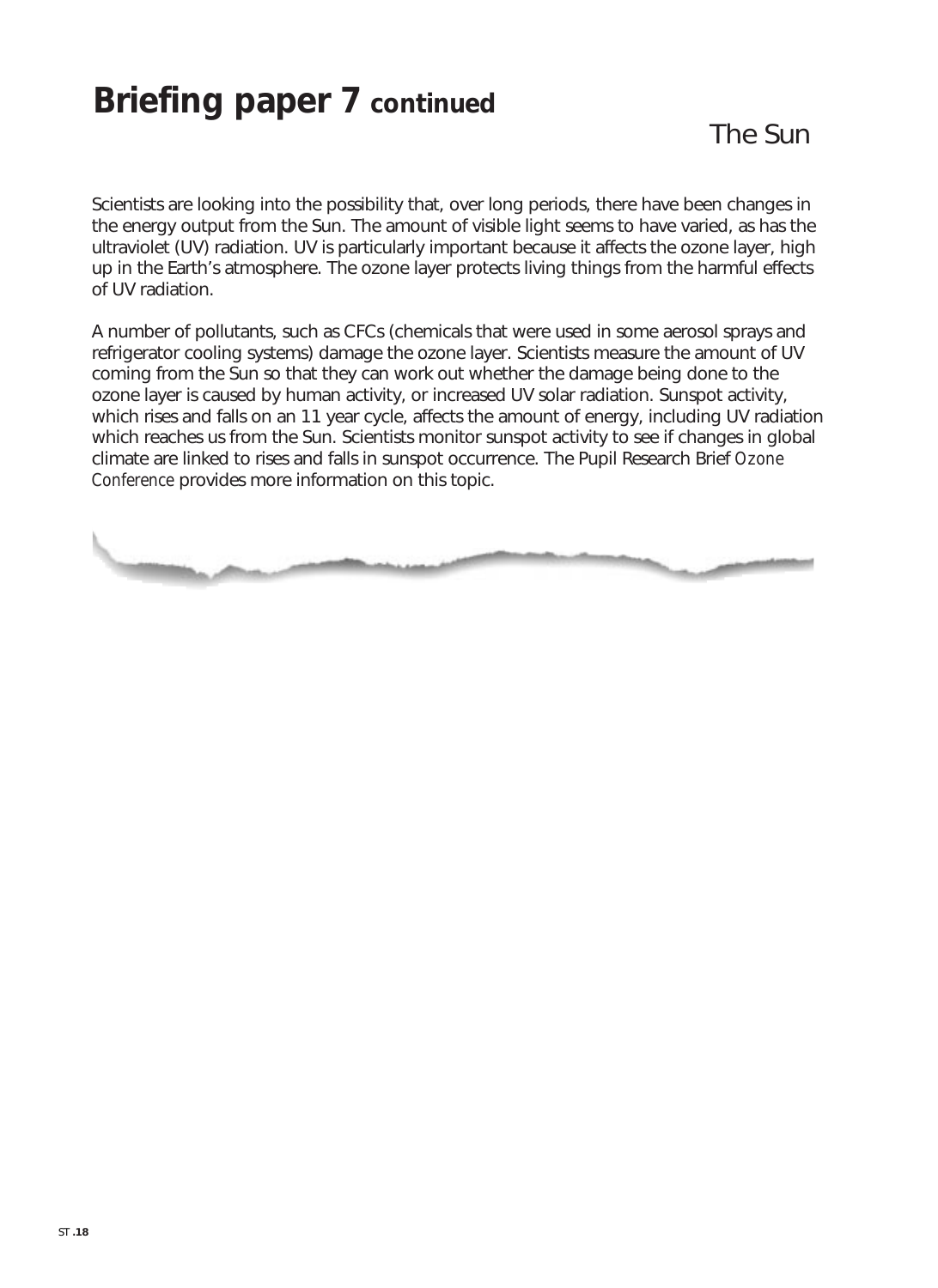



*Figure 1. Lunar and solar eclipses. Note: the Sun, Moon and Earth, and all distances shown, are not to scale*

## Lunar eclipses

The Moon reflects the light from the Sun, which is why we see it at night. If the Moon passes into the Earth's shadow this light cannot reach the Moon. The Moon turns different colours and goes dark for a while - but it is usually still visible very dimly. Lunar eclipses can be seen whenever the Moon is above the horizon during the day and occur about every 25 weeks.

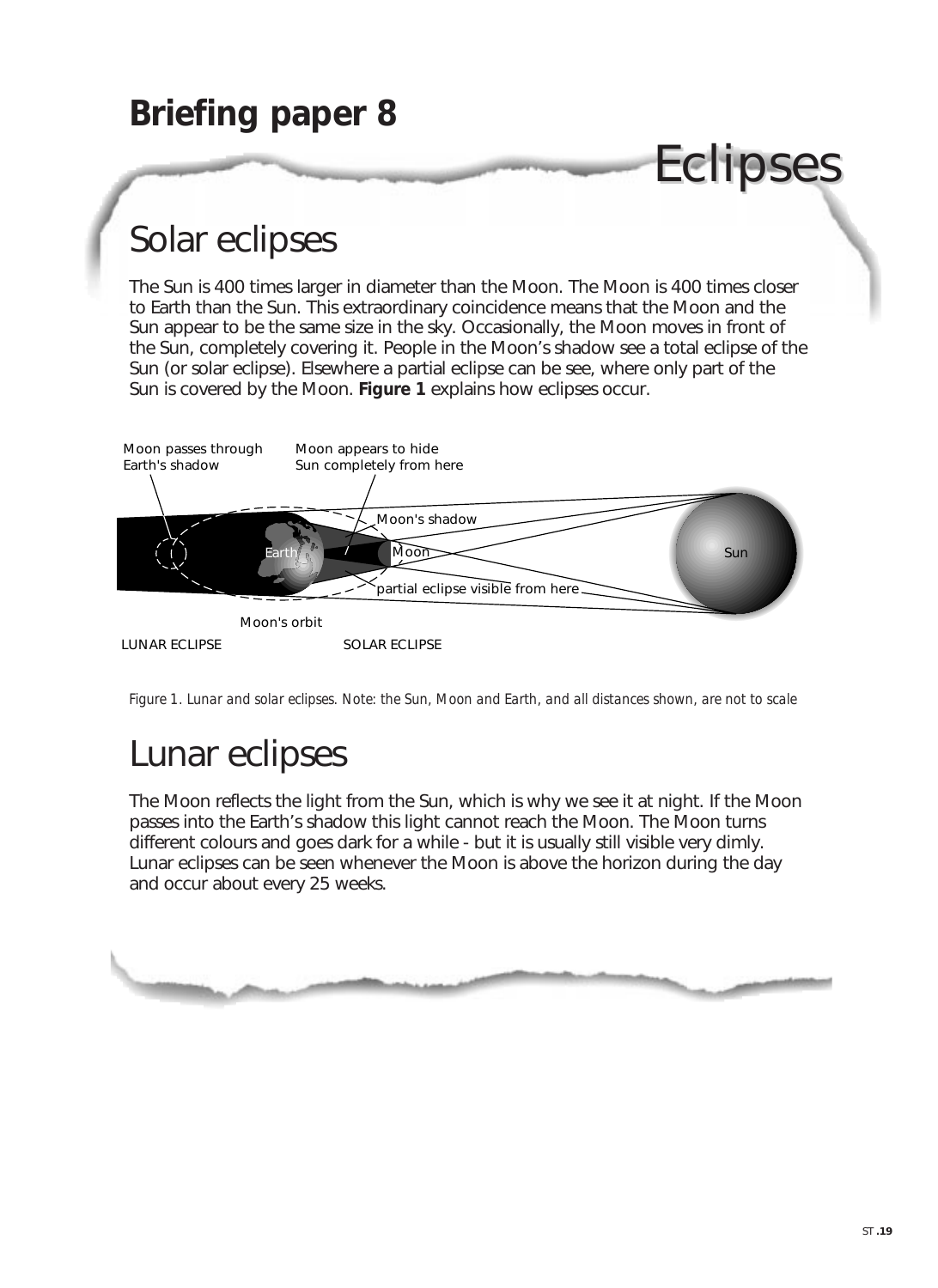# **Briefing paper 9**  Solar-terrestrial research

# SOHO

The Solar and Heliospheric Observatory is a joint ESA/NASA (European Space Agency, and the National Aeronautical and Space Administration) space mission launched in 1995. SOHO is being sent into orbit around the Lagrangian Point L1. This is the point where the Sun's and the Earth's gravitational forces are in balance. From this position SOHO will be able to observe the Sun continuously. The instruments on SOHO will study the internal structure of the Sun, the Sun's outer atmosphere and the solar wind, which consists of charged particles that flow out from the Sun.

British scientists have built up a unique expertise in solar research, by building high quality instruments for previous space missions and by doing top quality observational and theoretical work. This has resulted in Britain taking the lead or playing an important part in building five of the instruments on SOHO. The main instruments carried by SOHO are set out below.

### **1. CDS**

The Coronal Diagnostic Spectrometer will determine the gas flow patterns, temperature and density of the Sun's outer atmosphere (the corona) by measuring the ultraviolet radiation coming from the Sun. This will help to solve some of the major scientific questions concerning the Sun - `why is the corona hotter than the Sun's surface by over one million degrees?' - `how does the corona expel material into space?'

## **2. LASCO**

The Large Angle Spectrometric Coronograph, by producing an artificial eclipse, will be able to look at the structure in the outermost layer of the Sun's atmosphere. The information gained will help with studies on coronal mass ejections where huge clouds of gas are ejected into space. The instrument will also help with research into how the Sun's magnetic field can extend into space.

## **3. GOLF**

Seismic sound waves in the Sun's interior produce visible effects on the surface. The GOLF (Global Oscillations at Low Frequency) instrument will look at the way the Sun's entire visible surface oscillates, which will provide information on the internal structure of the very heart of the Sun where the nuclear reactions are taking place.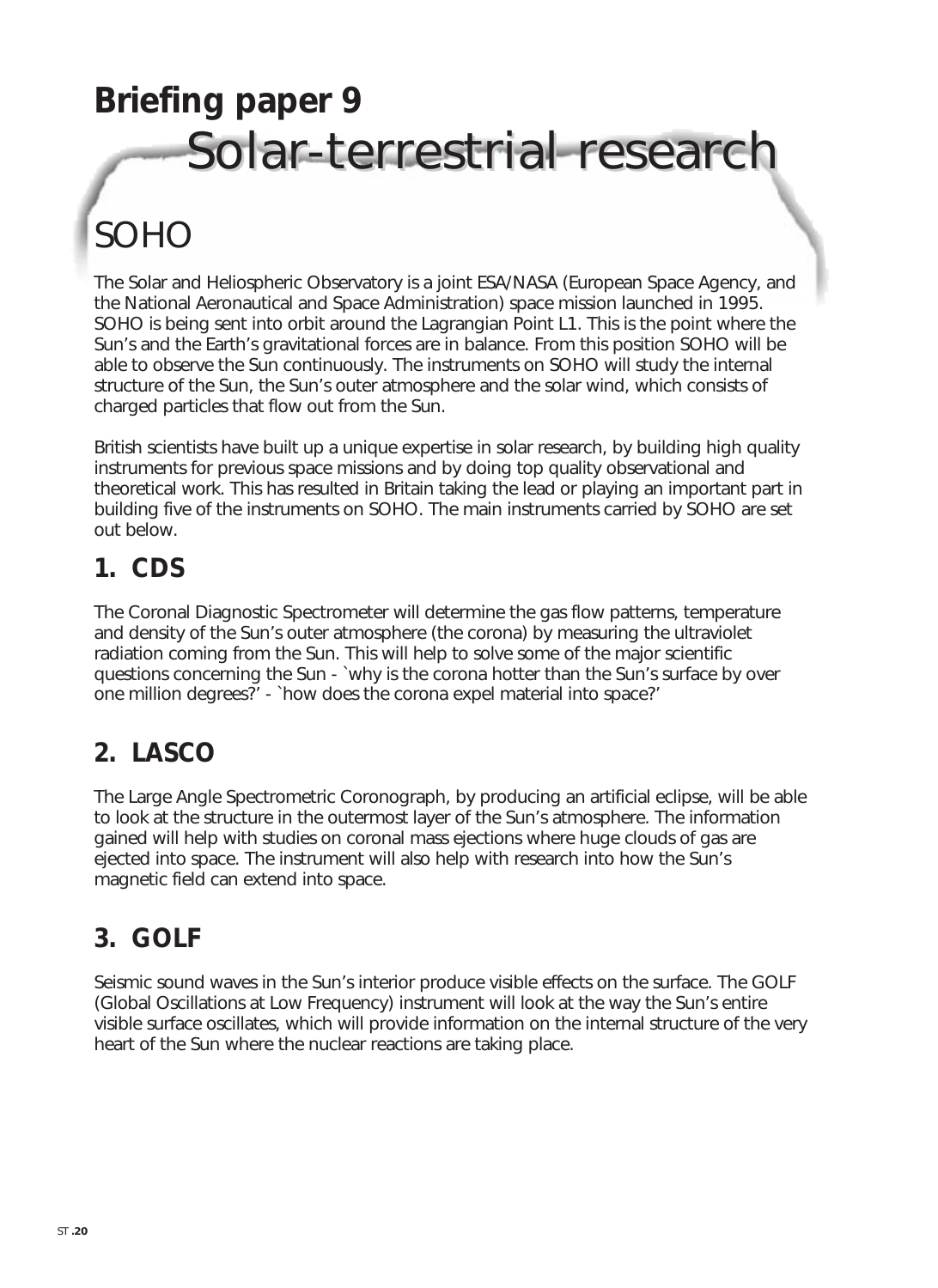## **Briefing paper 9 continued**

### Solar-terrestrial research

## **4. SOI**

The Solar Oscillations Investigation study will observe the seismic oscillations of the solar surface, allowing the structure and motions within the convection zone to be studied. It will solve many of the most important problems concerning the dynamics of the Sun, from how energy is produced and transported, to how the surface erupts into solar flares.

### **5. VIRGO**

This instrument will monitor the Variability of Irradiance and Gravity Oscillations, providing information on how energy is stored and transported through the convection zone. This will complement the measurements form GOLF and SOI helping us to understand the deep interior of the Sun.

# POLAR

This is a NASA spacecraft which launched into a highly eliptical polar orbit at the end of 1995. The spacecraft will find out how much of the plasma in the Earth's magnetosphere comes from the solar wind and how much is drawn up from the Earth's atmosphere. It will also take pictures of aurorae over the entire polar cap and will measure the particles that are being accelerated down into the atmosphere to make the aurorae.

There are nine instruments on the spacecraft to make in-site measurements of the particles, magnetic and electric fields, and three instruments to take pictures in the visible, ultraviolet and x-ray spectral regions. British scientists are involved with two of these instruments.

### **1. TIMAS**

The Torodial Imaging Mass Angle Spectrometer will measure the mass, energy and direction of positively charged particles. The electronics will work so fast that rare particles will be distinguishable from the common dominant particles. This instrument will be able to study the movement of charged particles into the magnetosphere from the solar wind and from the Earth's atmosphere over the polar caps.

## **2. CEPPAD**

British scientists have built one of the sensors on the Comprehensive Energetic Particle and Pitch Angle Distribution instrument. This will measure the distribution of electrons and protons and will provide information on particle acceleration and dynamics.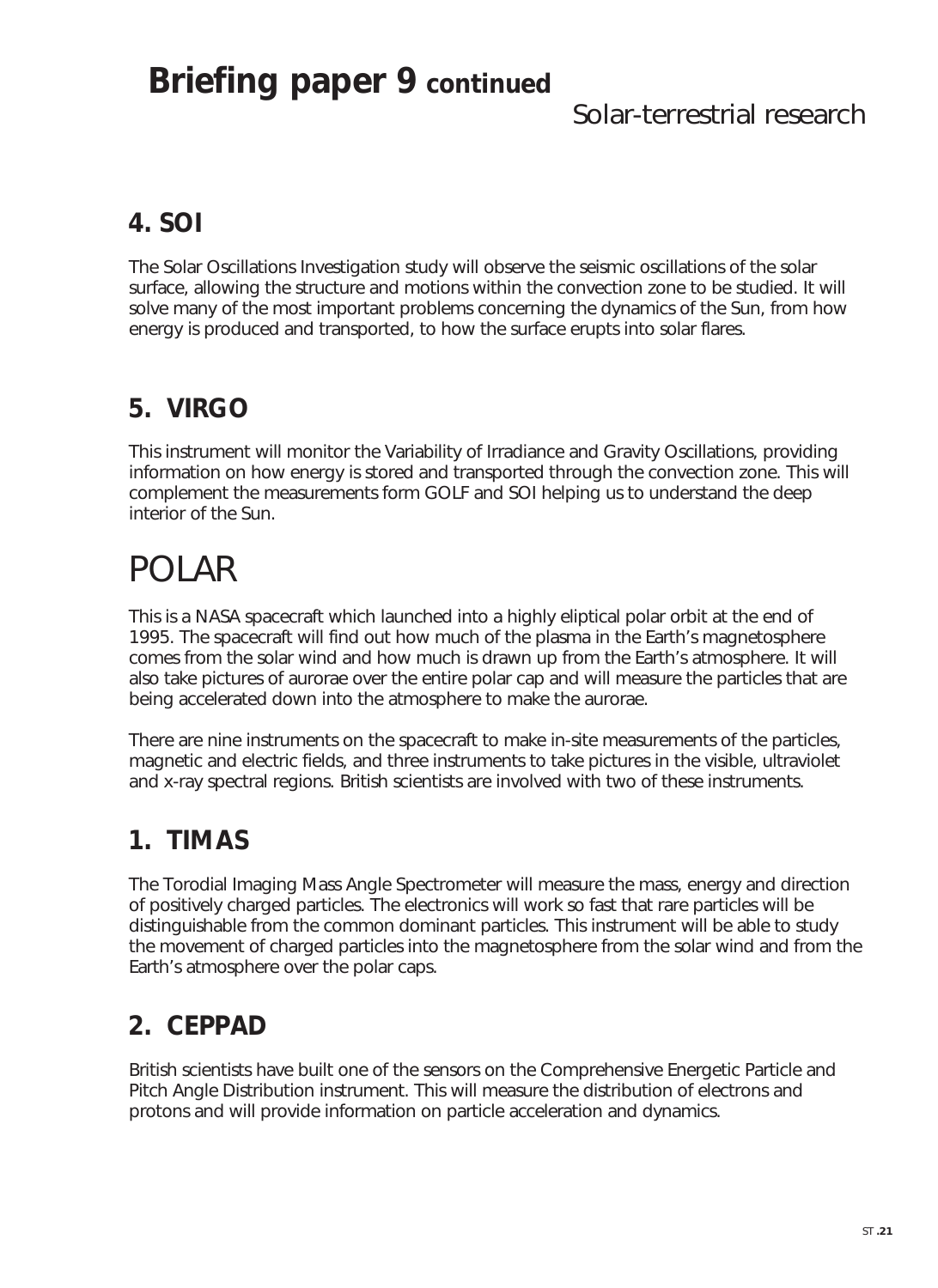## **Briefing paper 9 continued**

### Solar-terrestrial research

# ULYSSES

This joint ESA and NASA mission to study the Sun and the region of space surrounding the Sun was launched in 1990. Ulysses is the first spacecraft to travel over the regions of the Sun, well outside the plane in which the planets orbit the Sun. After becoming the fastest spacecraft ever, it used Jupiter's gravitational pull to swing into an orbit over the poles of the Sun. In 1994 it made many fascinating discoveries as it travelled under the Sun's South Pole. After travelling over the Sun's North Pole in 1995, it will make its long journey back to Jupiter's orbit, returning to the Sun's polar regions in 2000. By that time, the Sun will be at the maximum of its sunspot activity and Ulysses will observe conditions in space that are more disturbed.

British scientists were involved in the construction of several of the instruments on board, taking the leading role in one of them. Britain has also provided scientific help on one other instrument.

### **1. HI-SCALE**

This instrument is measuring charged particles. It is looking at how particles from solar flares travel into space as a result of high speed solar wind streams. A major surprise is that high speed electrons have been detected in the Sun's polar regions. These were thought only to be present at low latitudes. This proves that as the shocks from the solar flares move outwards to beyond the orbit of Saturn they also expand towards the Sun's poles.

### **2. COSPIN**

This Cosmic Ray and Solar Particles experiment is studying high energy particles as well as the composition of cosmic rays, which are highly energetic particles from the galaxy and beyond. Scientists have been surprised by how difficult it is for cosmic rays to penetrate the Sun's polar regions. This appears to be due to turbulent magnetic fields that scatter the cosmic rays.

### **3. DUST**

DUST is measuring the properties of dust particles in space. This instrument has made the first direct detection of interstellar dust particles. These extremely small particles travel at speeds over 90 000 km/h on orbits not bound by the Sun's gravity. This shows they originate from outside our Solar System.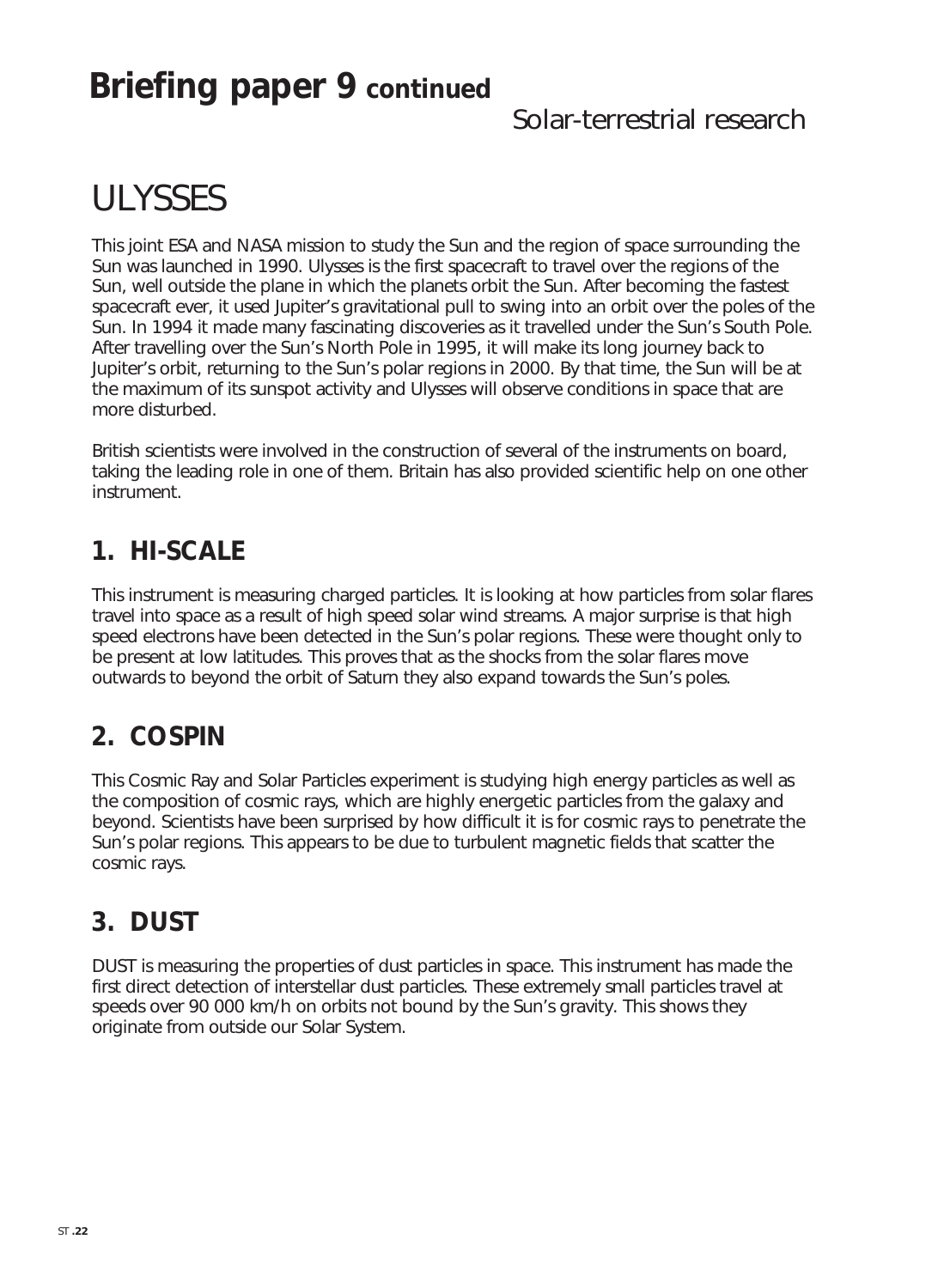## **Briefing paper 10**

The stars we can see in the night sky are just a tiny fraction of the 100-200 billion that are in our galaxy, known as the *Milky Way*. The galaxy is a spiral approximately 100 000 light years (ly) across, and the Sun lies about 25 000 ly from the central hub which is a mass of older stars. Some astronomers believe that there may be a huge black hole at the centre of the galaxy. The arms of the spiral contain younger stars and nebulae, where new stars are formed. The galaxy is surrounded by a vast region called a halo, which contains the oldest stars and possibly material we cannot see, called *dark matter*.

Galaxies

The Milky Way is just one of an estimated 100 billion galaxies in the Universe. They are not all the same. In the 1920's astronomer Edwin Hubble classified galaxies into spiral, barred spiral, elliptical and irregular. **Figure 1** is a diagram of the cluster to which the Milky Way belongs. There are also clusters of clusters, known as superclusters.

Some galaxies have violent activity going on inside them. Radio galaxies were discovered in the 1950's - so called because they emit vast quantities of radio waves and in 1983 starburst galaxies were detected. Here sudden outbursts of star formation produce enormous amounts of infrared radiation. The advent of astronomical observations using satellites and space probes has vastly increased our knowledge of galaxies, and it is likely that there will be many exciting new discoveries from data collected by instruments in space in the years to come.



*Figure 1. Our local cluster of galaxies*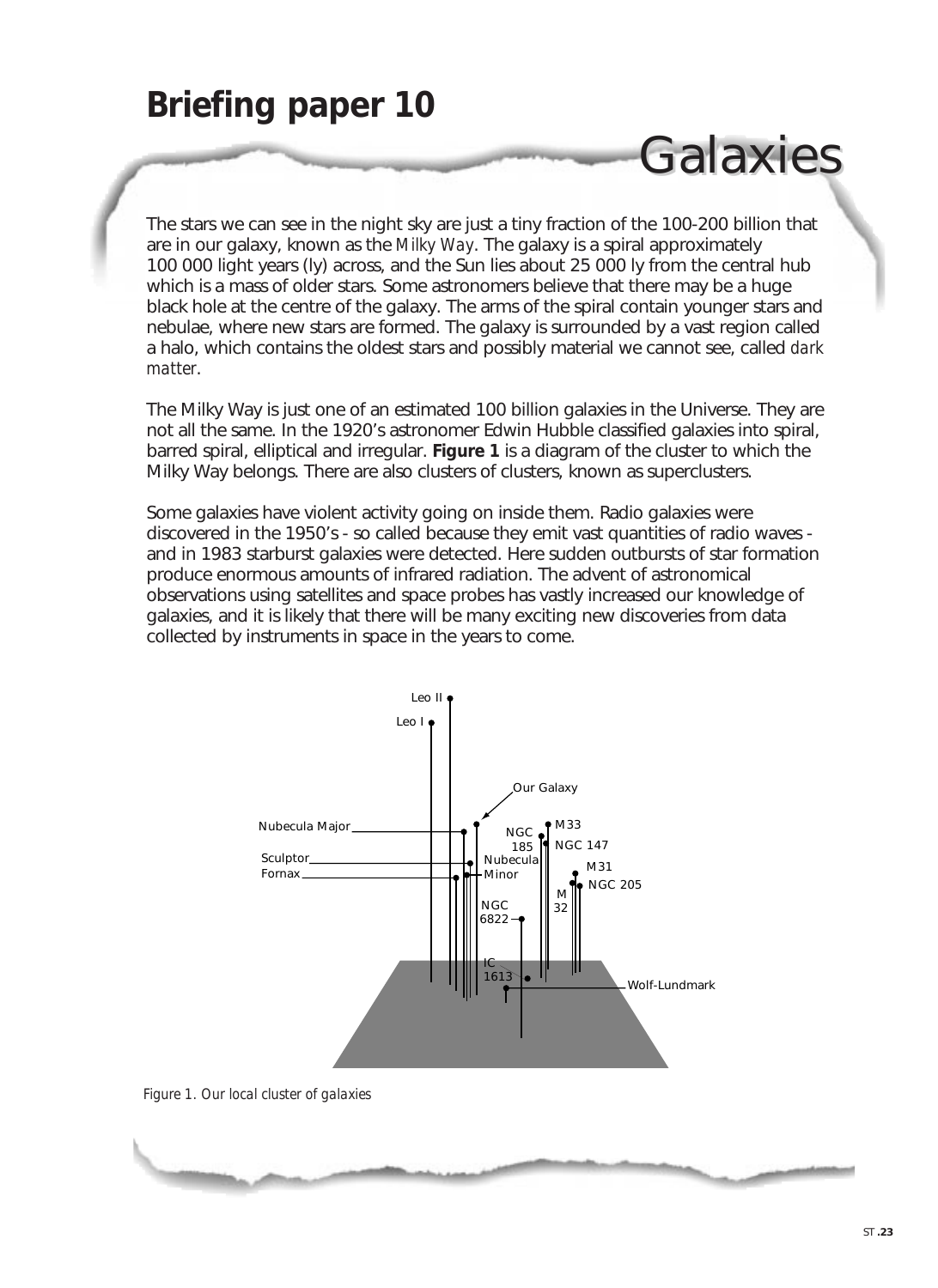# **Investigation**

# Observing sunspots

You can find out about the Sun's activity and its rotation by observing sunspots. As the Sun spins, the sunspots move across its face. You have to carry out a pilot study. You should devise a reliable method of recording the positions and shapes of sunspots, and then carry it out in a consistent way over a period of days or weeks. When you have made a series of observations, you should evaluate your results.

- Did your chosen approach work well? Could it be improved? It may help if you compare your approach with someone else's.
- Can you use your observations to work out how fast the Sun rotates? How accurate do you think your answer is?
- If your pilot study is to be extended to make measurements over a longer period of time, how could your procedure be improved? Could you make use of IT to improve it?

### **Three ways to observe sunspots**

**SAFETY. Under no circumstances should you look directly at the Sun either with the naked eye or through binoculars or a telescope.** The image of the Sun will be much bigger if you use binoculars or a telescope (method 3). If you use either method 1 or 2 (see below), the image of the Sun will be about 8mm across when the screen is 1m from the pinhole.

#### **1 Camera obscura**

Make a hole 2mm in diameter in a piece of black card. Fix it in the gap between a pair of curtains. An image of the Sun will be projected onto the screen.

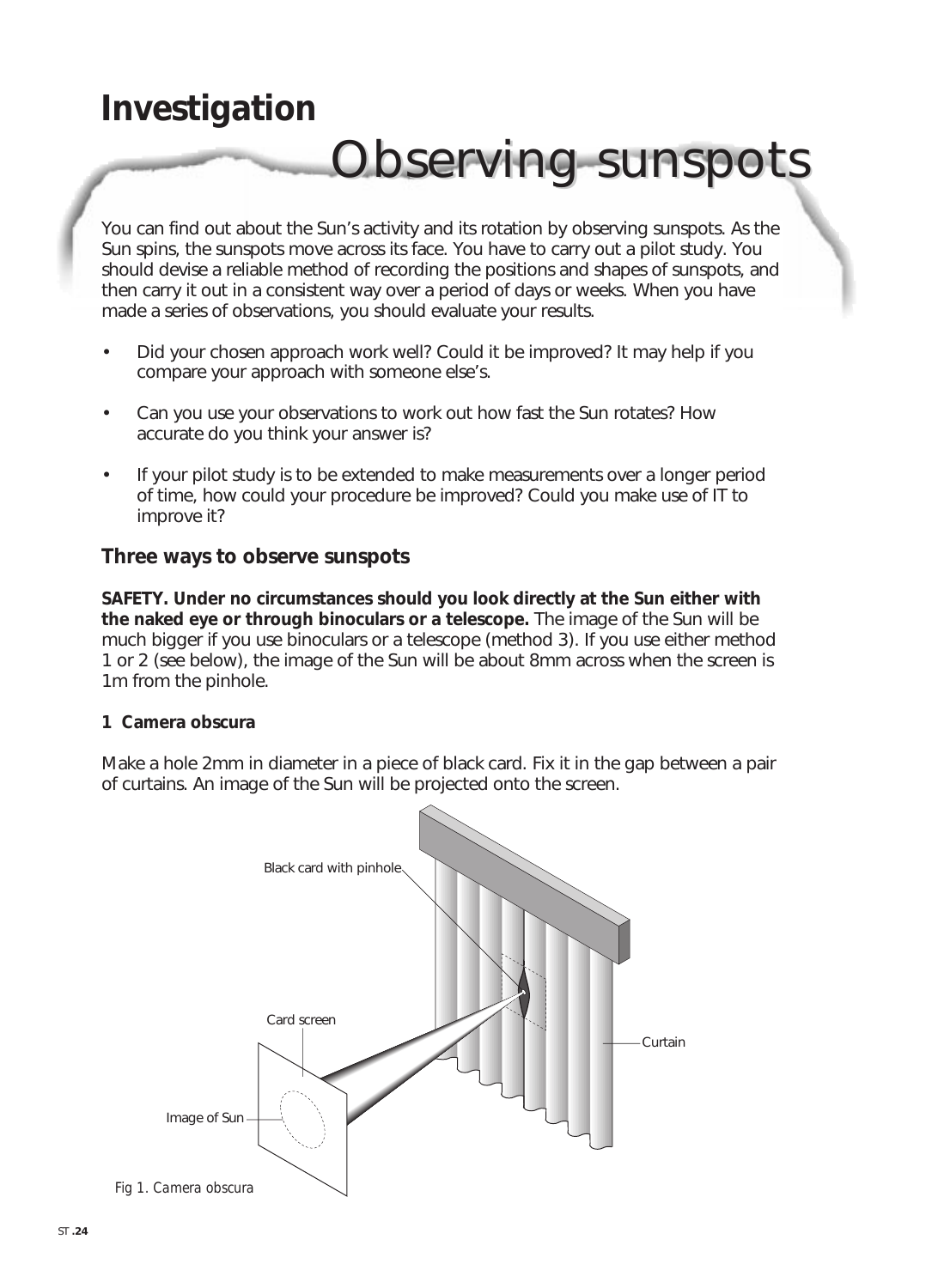## **Investigation continued**

### Observing sunspots

#### **2 Pinhole camera**

Make a long pinhole camera, perhaps using a cardboard tube. Direct the tube towards the Sun. You will see an image of the Sun on the greaseproof paper screen.





#### **3 A projector**

Mount a pair of binoculars or a telescope so that they are directed towards the Sun. An image of the Sun will appear on the screen. Focus this to get a clear image.



*Fig 3. Projector method using binoculars*